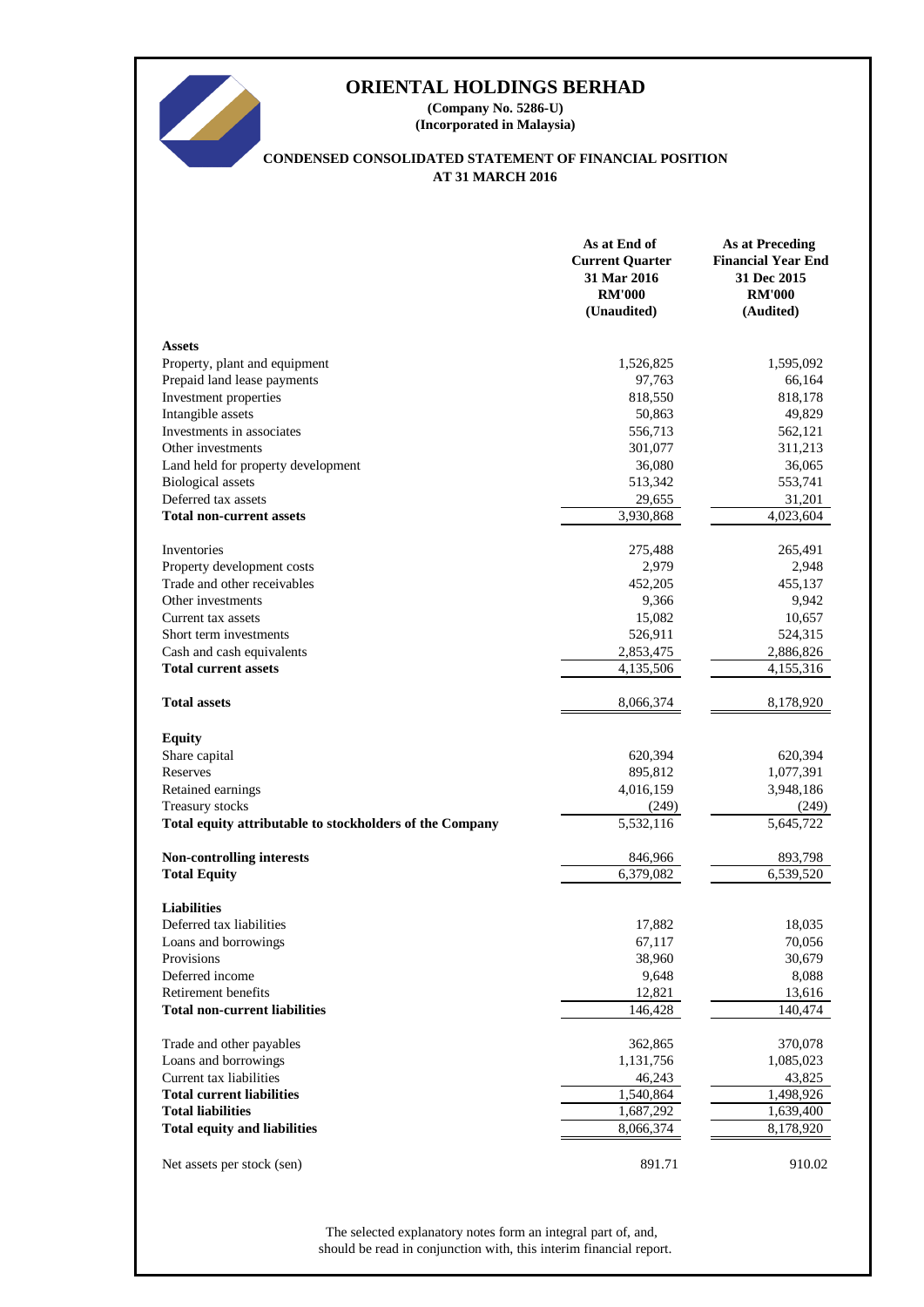|                                                                     | <b>Individual Quarter</b>                                                        |                                                                             | <b>Cumulative Quarters</b>                                                                        |                                                                                                            |  |
|---------------------------------------------------------------------|----------------------------------------------------------------------------------|-----------------------------------------------------------------------------|---------------------------------------------------------------------------------------------------|------------------------------------------------------------------------------------------------------------|--|
|                                                                     | <b>Current</b><br>Year<br>Quarter<br>31 Mar 2016<br><b>RM'000</b><br>(Unaudited) | Preceding<br>Year<br>Quarter<br>31 Mar 2015<br><b>RM'000</b><br>(Unaudited) | <b>Current Year</b><br>To Date<br>(One quarter to<br>31 Mar 2016)<br><b>RM'000</b><br>(Unaudited) | <b>Preceding Year</b><br><b>To Date</b><br>(One quarter to<br>31 Mar 2015)<br><b>RM'000</b><br>(Unaudited) |  |
| Revenue                                                             | 1,215,084                                                                        | 896,032                                                                     | 1,215,084                                                                                         | 896,032                                                                                                    |  |
| <b>Results from operating activities</b>                            | 64,604                                                                           | 55,377                                                                      | 64,604                                                                                            | 55,377                                                                                                     |  |
| Finance costs                                                       | (2,811)                                                                          | (2,000)                                                                     | (2,811)                                                                                           | (2,000)                                                                                                    |  |
| Share of profits after tax and minority interest of associates      | 3,246                                                                            | 18,309                                                                      | 3,246                                                                                             | 18,309                                                                                                     |  |
| <b>Profit before taxation</b>                                       | 65,039                                                                           | 71,686                                                                      | 65,039                                                                                            | 71,686                                                                                                     |  |
| Income tax expenses                                                 | (18, 343)                                                                        | (18,019)                                                                    | (18, 343)                                                                                         | (18,019)                                                                                                   |  |
| Profit from continuing operations                                   | 46,696                                                                           | 53,667                                                                      | 46,696                                                                                            | 53,667                                                                                                     |  |
| Other comprehensive income, net of tax                              |                                                                                  |                                                                             |                                                                                                   |                                                                                                            |  |
| Foreign currency translation differences for foreign operations     | (200, 202)                                                                       | 35,294                                                                      | (200, 202)                                                                                        | 35,294                                                                                                     |  |
| Fair value of available-for-sale financial assets                   | (7,090)                                                                          | (1,598)                                                                     | (7,090)                                                                                           | (1,598)                                                                                                    |  |
| Share of other comprehensive expense of equity accounted associates | (142)                                                                            | (1,315)                                                                     | (142)                                                                                             | (1,315)                                                                                                    |  |
| Other comprehensive (expense)/ income for the period, net of tax    | (207, 434)                                                                       | 32,381                                                                      | (207, 434)                                                                                        | 32,381                                                                                                     |  |
| Total comprehensive income for the period                           | (160, 738)                                                                       | 86,048                                                                      | (160, 738)                                                                                        | 86,048                                                                                                     |  |
| Profit attributable to:                                             |                                                                                  |                                                                             |                                                                                                   |                                                                                                            |  |
| Stockholders of the Company                                         | 67,973                                                                           | 55,893                                                                      | 67,973                                                                                            | 55,893                                                                                                     |  |
| Non-controlling interests                                           | (21, 277)                                                                        | (2,226)                                                                     | (21, 277)                                                                                         | (2,226)                                                                                                    |  |
| Profit for the period                                               | 46,696                                                                           | 53,667                                                                      | 46,696                                                                                            | 53,667                                                                                                     |  |
| Total comprehensive income/ (expense) attributable to:              |                                                                                  |                                                                             |                                                                                                   |                                                                                                            |  |
| Stockholders of the Company                                         | (113,606)                                                                        | 89,359                                                                      | (113,606)                                                                                         | 89,359                                                                                                     |  |
| Non-controlling interests                                           | (47, 132)                                                                        | (3,311)                                                                     | (47, 132)                                                                                         | (3,311)                                                                                                    |  |
| Total comprehensive income for the period                           | (160, 738)                                                                       | 86,048                                                                      | (160, 738)                                                                                        | 86,048                                                                                                     |  |
| Weighted average number of stocks in issue ('000)                   | 620,362                                                                          | 620,362                                                                     | 620,362                                                                                           | 620,362                                                                                                    |  |





# **ORIENTAL HOLDINGS BERHAD**

**(Company No. 5286-U) (Incorporated in Malaysia)**

#### **CONDENSED CONSOLIDATED STATEMENT OF PROFIT OR LOSS AND OTHER COMPREHENSIVE INCOME FOR THE PERIOD ENDED 31 MARCH 2016**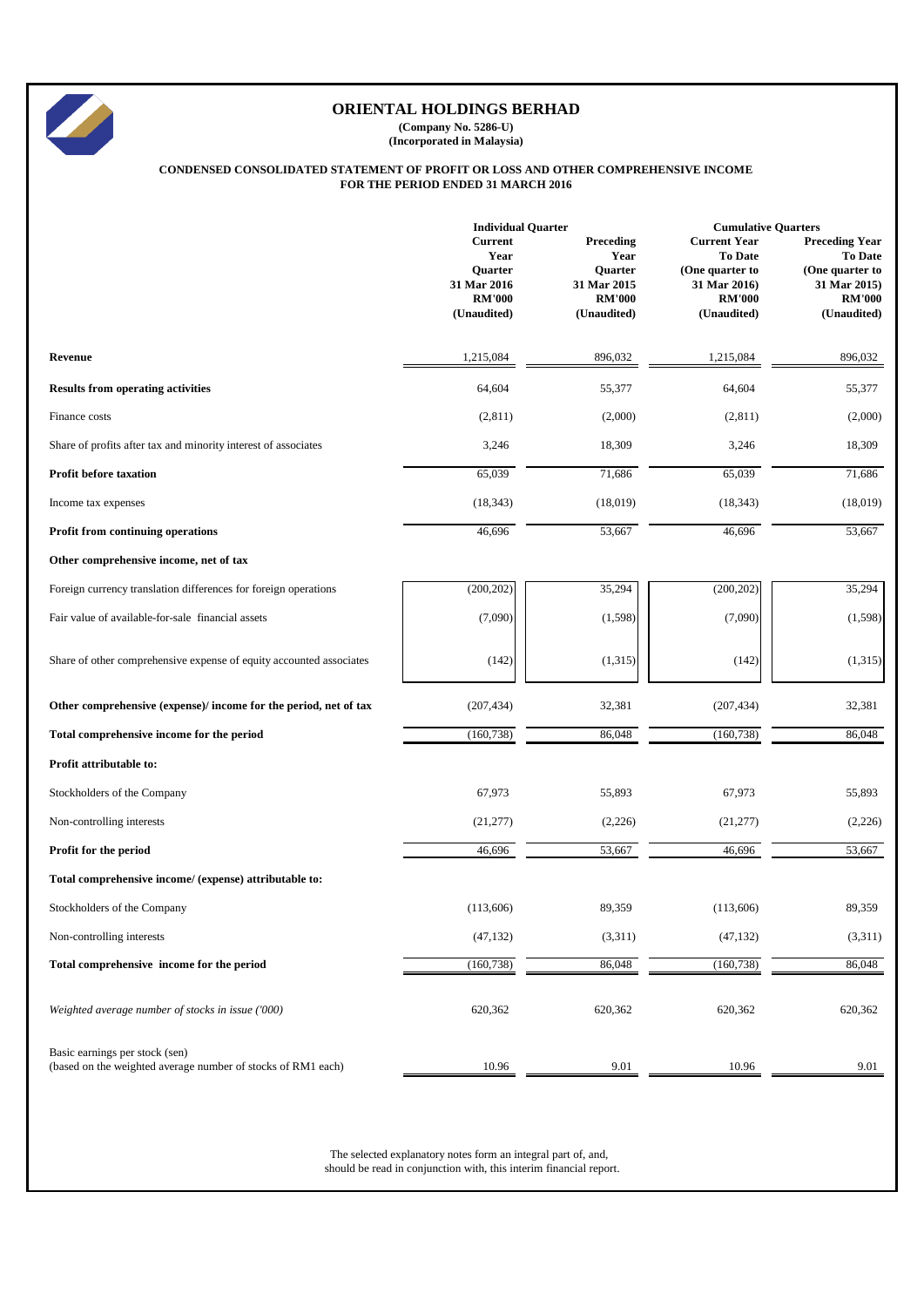# 

# **ORIENTAL HOLDINGS BERHAD**

**(Company No. 5286-U) (Incorporated in Malaysia)**

# **CONDENSED CONSOLIDATED STATEMENT OF PROFIT OR LOSS AND OTHER COMPREHENSIVE INCOME FOR THE PERIOD ENDED 31 MARCH 2016**

|                                                                                | <b>Individual Quarter</b>                                     |               | <b>Cumulative Quarters</b> |                       |  |  |
|--------------------------------------------------------------------------------|---------------------------------------------------------------|---------------|----------------------------|-----------------------|--|--|
|                                                                                | <b>Current</b>                                                | Preceding     | <b>Current Year</b>        | <b>Preceding Year</b> |  |  |
|                                                                                | Year                                                          | Year          | <b>To Date</b>             | <b>To Date</b>        |  |  |
|                                                                                | Quarter                                                       | Quarter       | (One quarter to            | (One quarter to       |  |  |
|                                                                                | 31 Mar 2016                                                   | 31 Mar 2015   | 31 Mar 2016)               | 31 Mar 2015)          |  |  |
|                                                                                | <b>RM'000</b>                                                 | <b>RM'000</b> | <b>RM'000</b>              | <b>RM'000</b>         |  |  |
|                                                                                | (Unaudited)                                                   | (Unaudited)   | (Unaudited)                | (Unaudited)           |  |  |
| Included in the Total Comprehensive Income for the period are the followings : |                                                               |               |                            |                       |  |  |
|                                                                                |                                                               |               |                            |                       |  |  |
| Interest income                                                                | (18, 877)                                                     | (15,596)      | (18, 877)                  | (15,596)              |  |  |
| Other income including investment income                                       | (29, 604)                                                     | (795)         | (29,604)                   | (795)                 |  |  |
| Interest expense                                                               | 2,811                                                         | 2,000         | 2,811                      | 2,000                 |  |  |
| Depreciation and amortisation                                                  | 29,146                                                        | 26,689        | 29,146                     | 26,689                |  |  |
| Reversal of impairment loss of receivables                                     | (521)                                                         | (16)          | (521)                      | (16)                  |  |  |
| Write back of inventories                                                      | (300)                                                         |               | (300)                      |                       |  |  |
| Loss/ (Gain) on disposal of quoted/ unquoted investments                       | 742                                                           | (42)          | 742                        | (42)                  |  |  |
| Gain on disposal of property, plant and equipment                              | (454)                                                         | (1,371)       | (454)                      | (1,371)               |  |  |
| Impairment loss/ (Reversal of impairment loss) on assets                       | 161                                                           | (11)          | 161                        | (11)                  |  |  |
| Foreign exchange loss                                                          | 59,466                                                        | 12,093        | 59,466                     | 12,093                |  |  |
|                                                                                |                                                               |               |                            |                       |  |  |
|                                                                                |                                                               |               |                            |                       |  |  |
|                                                                                |                                                               |               |                            |                       |  |  |
|                                                                                | The selected explanatory notes form an integral part of, and, |               |                            |                       |  |  |
| should be read in conjunction with, this interim financial report.             |                                                               |               |                            |                       |  |  |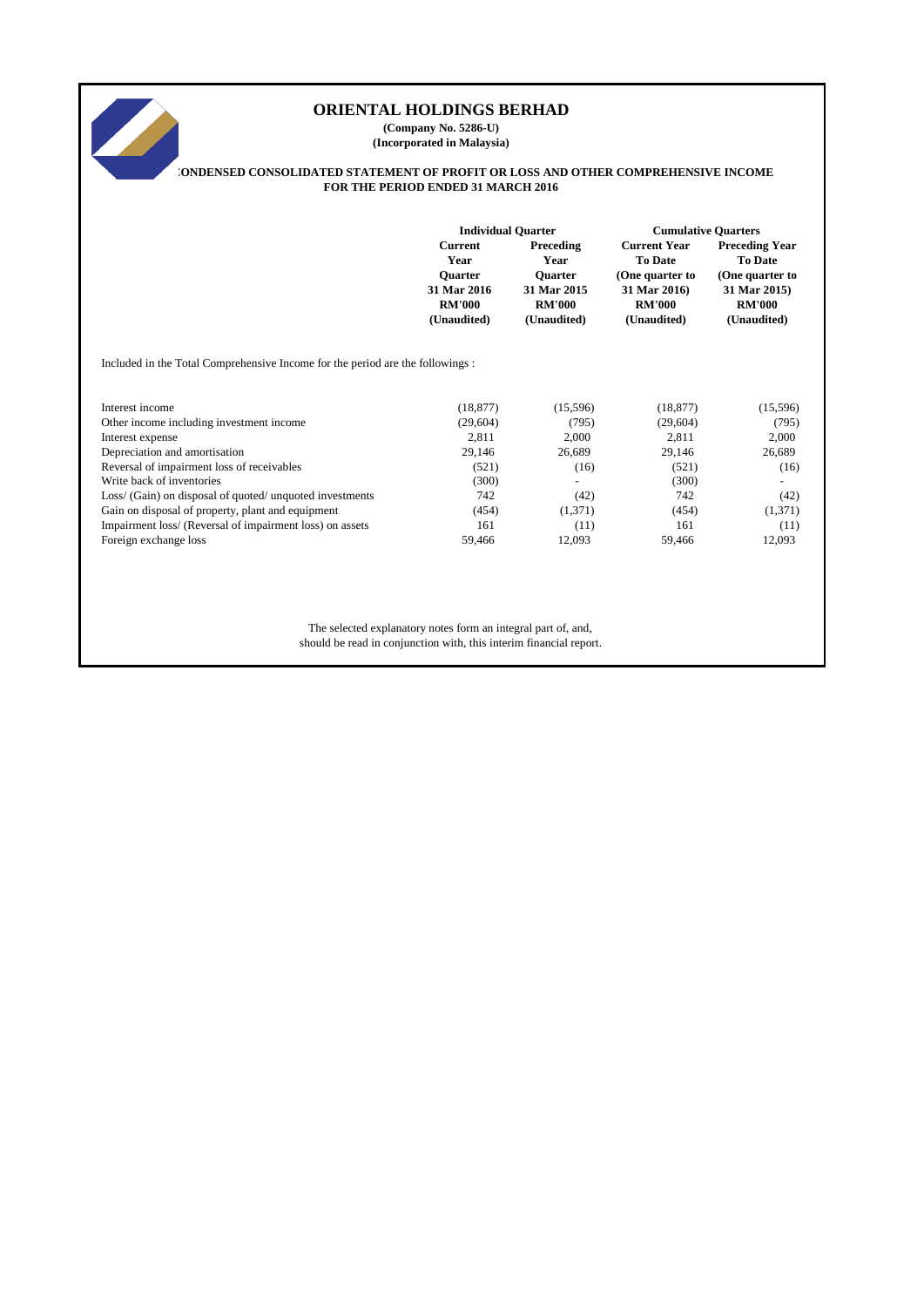|                                                           | <b>Attributable to stockholders of the Company</b> |                                 |                          |                                       |                          |                    |                                                                |        |                             |                          |              |                                     |                        |
|-----------------------------------------------------------|----------------------------------------------------|---------------------------------|--------------------------|---------------------------------------|--------------------------|--------------------|----------------------------------------------------------------|--------|-----------------------------|--------------------------|--------------|-------------------------------------|------------------------|
|                                                           |                                                    |                                 |                          | Non-distributable                     |                          |                    |                                                                |        | <b>Distributable</b>        |                          |              |                                     |                        |
|                                                           | <b>Share</b><br>capital                            | <b>Share</b><br>premium reserve |                          | <b>Capital Translation</b><br>reserve | reserve                  | Capital<br>reserve | Asset<br>Fair value redemption revaluation Treasury<br>reserve | stocks | <b>Retained</b><br>earnings | Capital<br>reserve       | <b>Total</b> | Non-controlling<br><i>interests</i> | <b>Total</b><br>equity |
| In thousands of RM                                        |                                                    |                                 |                          |                                       |                          |                    |                                                                |        |                             |                          |              |                                     |                        |
| At 1 January 2015                                         | 620,394                                            | 1,099                           | 1,073                    | 545,892                               | 98,185                   | 68                 | 474                                                            | (249)  | 3,800,072                   | 40,248                   | 5,107,256    | 849,048                             | 5,956,304              |
| Foreign currency translation differences for              |                                                    |                                 |                          |                                       |                          |                    |                                                                |        |                             |                          |              |                                     |                        |
| foreign operations                                        |                                                    |                                 |                          | 35,548                                |                          |                    |                                                                |        |                             |                          | 35,548       | (254)                               | 35,294                 |
| Fair value of available-for-sale financial assets         |                                                    |                                 |                          | $\overline{\phantom{a}}$              | (767)                    |                    |                                                                |        |                             |                          | (767)        | (831)                               | (1, 598)               |
| Share of other comprehensive expense of equity accounted  |                                                    |                                 |                          |                                       |                          |                    |                                                                |        |                             |                          |              |                                     |                        |
| associates                                                |                                                    |                                 |                          |                                       | (1,315)                  |                    |                                                                |        |                             |                          | (1,315)      |                                     | (1,315)                |
| Total other comprehensive income/(expense) for the period |                                                    |                                 |                          | 35,548                                | (2,082)                  |                    |                                                                |        |                             |                          | 33,466       | (1,085)                             | 32,381                 |
| Profit for the period                                     |                                                    |                                 |                          |                                       |                          |                    |                                                                |        | 55,893                      |                          | 55,893       | (2,226)                             | 53,667                 |
| Total comprehensive income/ (expense) for the period      | $\overline{\phantom{a}}$                           |                                 | $\blacksquare$           | 35,548                                | (2,082)                  | $\sim$             | $\sim$                                                         | $\sim$ | 55,893                      | $\overline{\phantom{a}}$ | 89,359       | (3,311)                             | 86,048                 |
| Dividends to stockholders                                 |                                                    |                                 |                          |                                       |                          |                    |                                                                |        | (37, 222)                   | $\blacksquare$           | (37, 222)    |                                     | (37, 222)              |
| Acquisition of a subsidiary                               |                                                    |                                 | $\overline{\phantom{a}}$ | $\sim$                                | $\overline{\phantom{a}}$ | $\sim$             |                                                                |        | $\sim$                      | $\sim$                   | $\sim$       | (21,879)                            | (21, 879)              |
| Total contribution from/ (distribution to) owners         |                                                    |                                 |                          | $\blacksquare$                        |                          |                    |                                                                |        | (37, 222)                   | $\sim$                   | (37, 222)    | (21, 879)                           | (59, 101)              |
| At 31 March 2015                                          | 620,394                                            | 1,099                           | 1,073                    | 581,440                               | 96,103                   | 68                 | 474                                                            | (249)  | 3,818,743                   | 40,248                   | 5,159,393    | 823,858                             | 5,983,251              |
|                                                           |                                                    |                                 |                          |                                       |                          |                    |                                                                |        |                             |                          |              |                                     |                        |
| In thousands of RM                                        |                                                    |                                 |                          |                                       |                          |                    |                                                                |        |                             |                          |              |                                     |                        |
| At 1 January 2016                                         | 620,394                                            | 1,099                           | 1,073                    | 958,149                               | 76,280                   | 68                 | 474                                                            | (249)  | 3,948,186                   | 40,248                   | 5,645,722    | 893,798                             | 6,539,520              |
| Foreign currency translation differences for              |                                                    |                                 |                          |                                       |                          |                    |                                                                |        |                             |                          |              |                                     |                        |
| foreign operations                                        |                                                    |                                 |                          | (177,964)                             |                          |                    |                                                                |        |                             |                          | (177,964)    | (22, 238)                           | (200, 202)             |
| Fair value of available-for-sale financial assets         |                                                    |                                 |                          |                                       | (3, 473)                 |                    |                                                                |        |                             |                          | (3, 473)     | (3,617)                             | (7,090)                |
| Share of other comprehensive expense of equity accounted  |                                                    |                                 |                          |                                       |                          |                    |                                                                |        |                             |                          |              |                                     |                        |
| associates                                                |                                                    |                                 |                          |                                       | (142)                    |                    |                                                                |        |                             |                          | (142)        |                                     | (142)                  |
| Total other comprehensive expense for the period          |                                                    |                                 |                          | (177,964)                             | (3,615)                  |                    |                                                                |        |                             | $\sim$                   | (181, 579)   | (25, 855)                           | (207, 434)             |
| Profit for the period                                     |                                                    |                                 |                          |                                       |                          |                    |                                                                |        | 67,973                      |                          | 67,973       | (21, 277)                           | 46,696                 |
| Total comprehensive income/ (expense) for the period      | $\blacksquare$                                     |                                 | $\sim$                   | (177, 964)                            | (3,615)                  | $\sim$             |                                                                |        | 67,973                      | $\sim$                   | (113,606)    | (47, 132)                           | (160, 738)             |
| Issued of shares to non-controlling interests             |                                                    |                                 |                          | $\overline{\phantom{a}}$              | $\sim$                   | $\sim$             | $\sim$                                                         |        | $\sim$                      | $\sim$                   |              | 300                                 | 300                    |
| Total contribution from owners                            |                                                    |                                 |                          | $\sim$                                |                          | $\sim$             |                                                                |        |                             | $\overline{\phantom{a}}$ |              | 300                                 | 300                    |
| At 31 March 2016                                          | 620,394                                            | 1,099                           | 1,073                    | 780,185                               | 72,665                   | 68                 | 474                                                            | (249)  | 4,016,159                   | 40,248                   | 5,532,116    | 846,966                             | 6,379,082              |

|                                                                                          |                         |                                 |        |                                       | Non-distributable |         |                                                       |                          | <b>Distributable</b>        |                    |              |                              |                        |
|------------------------------------------------------------------------------------------|-------------------------|---------------------------------|--------|---------------------------------------|-------------------|---------|-------------------------------------------------------|--------------------------|-----------------------------|--------------------|--------------|------------------------------|------------------------|
|                                                                                          |                         |                                 |        |                                       |                   | Capital | <b>Asset</b>                                          |                          |                             |                    |              |                              |                        |
|                                                                                          | <b>Share</b><br>capital | <b>Share</b><br>premium reserve |        | <b>Capital Translation</b><br>reserve | reserve           | reserve | Fair value redemption revaluation Treasury<br>reserve | stocks                   | <b>Retained</b><br>earnings | Capital<br>reserve | <b>Total</b> | Non-controlling<br>interests | <b>Total</b><br>equity |
| ds of RM                                                                                 |                         |                                 |        |                                       |                   |         |                                                       |                          |                             |                    |              |                              |                        |
| ry 2015                                                                                  | 620,394                 | 1,099                           | 1,073  | 545,892                               | 98,185            | 68      | 474                                                   | (249)                    | 3,800,072                   | 40,248             | 5,107,256    | 849,048                      | 5,956,304              |
| rrency translation differences for                                                       |                         |                                 |        |                                       |                   |         |                                                       |                          |                             |                    |              |                              |                        |
| perations                                                                                |                         |                                 |        | 35,548                                |                   |         |                                                       |                          |                             |                    | 35,548       | (254)                        | 35,294                 |
| of available-for-sale financial assets                                                   |                         |                                 |        |                                       | (767)             |         |                                                       |                          |                             |                    | (767)        | (831)                        | (1, 598)               |
| ther comprehensive expense of equity accounted                                           |                         |                                 |        |                                       |                   |         |                                                       |                          |                             |                    |              |                              |                        |
|                                                                                          |                         | $\sim$                          |        | $\sim$                                | (1,315)           | $\sim$  |                                                       | $\sim$                   | $\sim$                      | $\sim$             | (1,315)      |                              | (1,315)                |
| r comprehensive income/(expense) for the period                                          |                         |                                 |        | 35,548                                | (2,082)           |         |                                                       |                          | $\sim$                      |                    | 33,466       | (1,085)                      | 32,381                 |
| he period                                                                                |                         |                                 |        |                                       |                   |         |                                                       |                          | 55,893                      |                    | 55,893       | (2,226)                      | 53,667                 |
| prehensive income/ (expense) for the period                                              |                         |                                 |        | 35,548                                | (2,082)           |         |                                                       |                          | 55,893                      |                    | 89,359       | (3,311)                      | 86,048                 |
| to stockholders                                                                          |                         |                                 |        |                                       |                   |         |                                                       |                          | (37, 222)                   |                    | (37,222)     |                              | (37, 222)              |
| n of a subsidiary                                                                        |                         |                                 |        | $\sim$                                |                   |         |                                                       |                          |                             |                    |              | (21, 879)                    | (21, 879)              |
| ribution from/ (distribution to) owners                                                  |                         |                                 |        |                                       |                   |         |                                                       |                          | (37, 222)                   |                    | (37,222)     | (21, 879)                    | (59,101)               |
| ch 2015                                                                                  | 620,394                 | 1,099                           | 1,073  | 581,440                               | 96,103            | 68      | 474                                                   | (249)                    | 3,818,743                   | 40,248             | 5,159,393    | 823,858                      | 5,983,251              |
| $ds$ of $RM$                                                                             |                         |                                 |        |                                       |                   |         |                                                       |                          |                             |                    |              |                              |                        |
| ry 2016                                                                                  | 620,394                 | 1,099                           | 1,073  | 958,149                               | 76,280            | 68      | 474                                                   | (249)                    | 3,948,186                   | 40,248             | 5,645,722    | 893,798                      | 6,539,520              |
| rrency translation differences for                                                       |                         |                                 |        |                                       |                   |         |                                                       |                          |                             |                    |              |                              |                        |
| perations                                                                                |                         |                                 |        | (177,964)                             |                   |         |                                                       |                          |                             |                    | (177,964)    | (22, 238)                    | (200, 202)             |
| of available-for-sale financial assets<br>ther comprehensive expense of equity accounted |                         |                                 |        |                                       | (3, 473)          |         |                                                       |                          |                             |                    | (3, 473)     | (3,617)                      | (7,090)                |
|                                                                                          |                         |                                 |        |                                       | (142)             | $\sim$  |                                                       | $\sim$                   |                             |                    | (142)        |                              | (142)                  |
| r comprehensive expense for the period                                                   |                         |                                 |        | (177,964)                             | (3,615)           | $\sim$  |                                                       |                          | $\sim$                      |                    | (181, 579)   | (25, 855)                    | (207, 434)             |
| he period                                                                                |                         |                                 |        |                                       | $\sim$            | $\sim$  |                                                       |                          | 67,973                      |                    | 67,973       | (21, 277)                    | 46,696                 |
| prehensive income/ (expense) for the period                                              | $\blacksquare$          | $\blacksquare$                  | $\sim$ | (177, 964)                            | (3,615)           | $\sim$  |                                                       |                          | 67,973                      | $\blacksquare$     | (113,606)    | (47, 132)                    | (160, 738)             |
| hares to non-controlling interests                                                       |                         | $\overline{\phantom{a}}$        |        | $\sim$                                |                   | $\sim$  | $\sim$                                                | $\sim$                   | $\sim$                      |                    | $\sim$       | 300                          | 300                    |
|                                                                                          |                         |                                 |        |                                       | $\sim$            |         |                                                       | $\overline{\phantom{a}}$ |                             |                    |              | 300                          |                        |
| ribution from owners<br>ch 2016                                                          | 620,394                 | 1,099                           | 1,073  | 780,185                               | 72,665            | 68      | 474                                                   | (249)                    | 4,016,159                   | 40,248             | 5,532,116    | 846,966                      | 300<br>6,379,082       |
|                                                                                          |                         |                                 |        |                                       |                   |         |                                                       |                          |                             |                    |              |                              |                        |

The selected explanatory notes form an integral part of, and, should be read in conjunction with, this interim financial report.



# **ORIENTAL HOLDINGS BERHAD**

**(Company No. 5286-U) (Incorporated in Malaysia)**

# **CONDENSED CONSOLIDATED STATEMENT OF CHANGES IN EQUITY FOR THE PERIOD ENDED 31 MARCH 2016**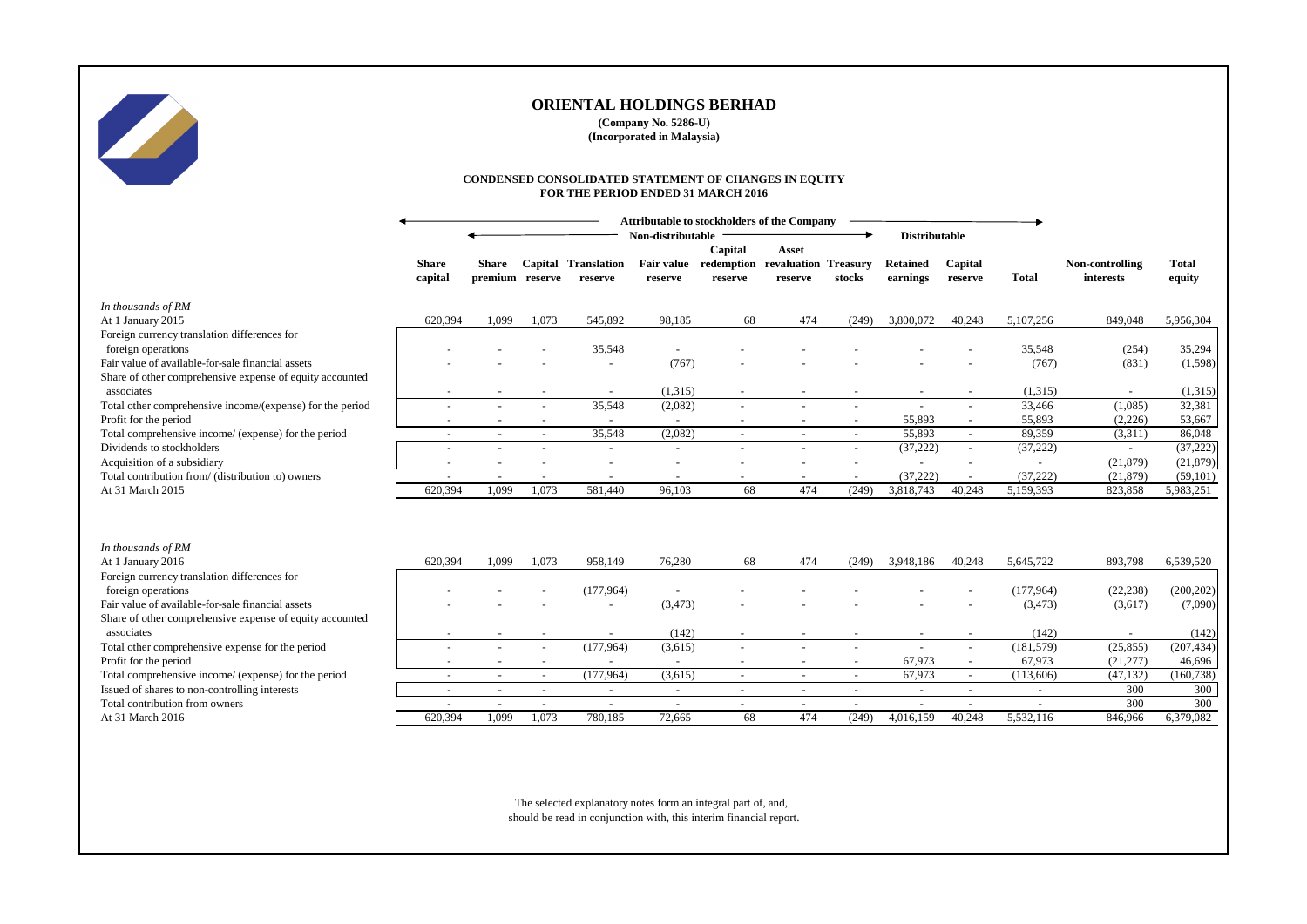# **ORIENTAL HOLDINGS BERHAD**

**(Company No. 5286-U) (Incorporated in Malaysia)**

## **CONDENSED CONSOLIDATED STATEMENT OF CASH FLOWS FOR THE PERIOD ENDED 31 MARCH 2016**

|                                                              | <b>Current Year</b><br><b>To Date</b><br>(One quarter to<br>31 Mar 2016)<br><b>RM'000</b><br>(Unaudited) | <b>Preceding Year</b><br><b>To Date</b><br>(One quarter to<br>31 Mar 2015)<br><b>RM'000</b><br>(Unaudited) |
|--------------------------------------------------------------|----------------------------------------------------------------------------------------------------------|------------------------------------------------------------------------------------------------------------|
| <b>CASH FLOWS FROM OPERATING ACTIVITIES</b>                  |                                                                                                          |                                                                                                            |
| Profit before tax                                            | 65,039                                                                                                   | 71,686                                                                                                     |
| Adjustments for:                                             |                                                                                                          |                                                                                                            |
| Non-cash items                                               | 83,283                                                                                                   | 42,386                                                                                                     |
| Non-operating items                                          | (45, 452)                                                                                                | (33, 738)                                                                                                  |
| Operating profit before working capital changes              | 102,870                                                                                                  | 80,334                                                                                                     |
| Changes in working capital                                   | (7, 867)                                                                                                 | (17, 587)                                                                                                  |
| Cash flow from operating activities                          | 95,003                                                                                                   | 62,747                                                                                                     |
| Tax paid                                                     | (19, 955)                                                                                                | (11, 305)                                                                                                  |
| Interest paid                                                | (2,964)                                                                                                  | (2,049)                                                                                                    |
| Payment of retirement benefits                               | (51)                                                                                                     | (21)                                                                                                       |
| Net cash flows from operating activities                     | 72,033                                                                                                   | 49,372                                                                                                     |
| <b>CASH FLOWS FROM INVESTING ACTIVITIES</b>                  |                                                                                                          |                                                                                                            |
| Capital expenditure                                          | (72, 897)                                                                                                | (69, 933)                                                                                                  |
| Purchase of investments                                      | (29, 184)                                                                                                | (18, 897)                                                                                                  |
| Proceeds from disposal of investments                        | 16,512                                                                                                   | 6,964                                                                                                      |
| Proceeds from disposal of land held for property development |                                                                                                          | 16                                                                                                         |
| Interest received                                            | 19,779                                                                                                   | 18,293                                                                                                     |
| Dividend received                                            | 29,583                                                                                                   | 2,237                                                                                                      |
| Reversal to deferred expenditure                             | (15)                                                                                                     | 15                                                                                                         |
| Net cash outflow on acquisition of a subsidiary              |                                                                                                          | (5,287)                                                                                                    |
| Decrease/Increase in short term investments, net             | (2,595)                                                                                                  | 80,887                                                                                                     |
| Net cash flows (used in)/from investing activities           | (38, 817)                                                                                                | 14,295                                                                                                     |
|                                                              |                                                                                                          |                                                                                                            |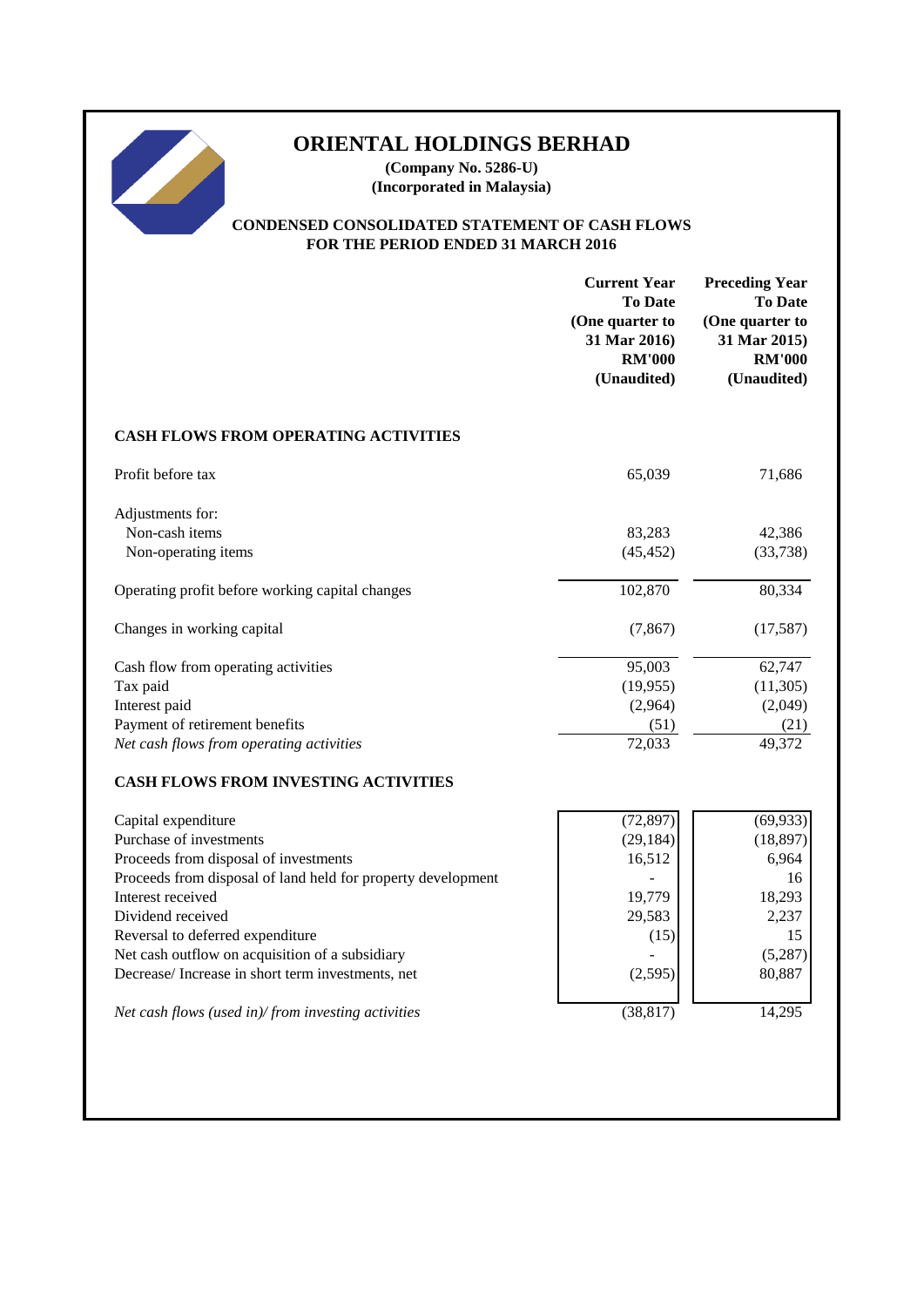| <b>CONSOLIDATED STATEMENT OF CASH FLOWS (Cont'd)</b>                                                                                                                                                                                                                                                                                                                                                                                                   | <b>Current Year</b><br><b>To Date</b><br>(One quarter to<br>31 Mar 2016)<br><b>RM'000</b><br>(Unaudited) | <b>Preceding Year</b><br><b>To Date</b><br>(One quarter to<br>31 Mar 2015)<br><b>RM'000</b><br>(Unaudited) |
|--------------------------------------------------------------------------------------------------------------------------------------------------------------------------------------------------------------------------------------------------------------------------------------------------------------------------------------------------------------------------------------------------------------------------------------------------------|----------------------------------------------------------------------------------------------------------|------------------------------------------------------------------------------------------------------------|
| <b>CASH FLOWS FROM FINANCING ACTIVITIES</b>                                                                                                                                                                                                                                                                                                                                                                                                            |                                                                                                          |                                                                                                            |
| Short term bank borrowings (net)<br>Dividends paid to stockholders<br>Fixed deposits pledged for banking facilities<br>Proceeds from issue of shares to non-controlling interest<br>Net cash flows from/ (used in) financing activities<br>Net increase/ (decrease) in cash and cash equivalents<br>Cash and cash equivalents at 1 January<br>Effects of exchange rates on cash and cash equivalents<br>Cash and cash equivalents at 31 March (Note 1) | 70,835<br>21,832<br>300<br>92,967<br>126,183<br>2,387,114<br>(137, 486)<br>2,375,811                     | 24,377<br>(37, 222)<br>(81, 842)<br>(94, 687)<br>(31,020)<br>2,117,799<br>31,545<br>2,118,324              |
| <b>NOTE</b><br>1 Cash and cash equivalents consist of: -<br>Cash and bank balances<br>Fixed deposits (excluding pledged deposits)<br><b>Bank</b> overdrafts<br>Unit trust money market funds                                                                                                                                                                                                                                                           | <b>RM'000</b><br>1,028,883<br>1,320,899<br>(15)<br>26,044<br>2,375,811                                   | <b>RM'000</b><br>868,411<br>1,182,956<br>66,957<br>2,118,324                                               |

should be read in conjunction with, this interim financial report. The selected explanatory notes form an integral part of, and,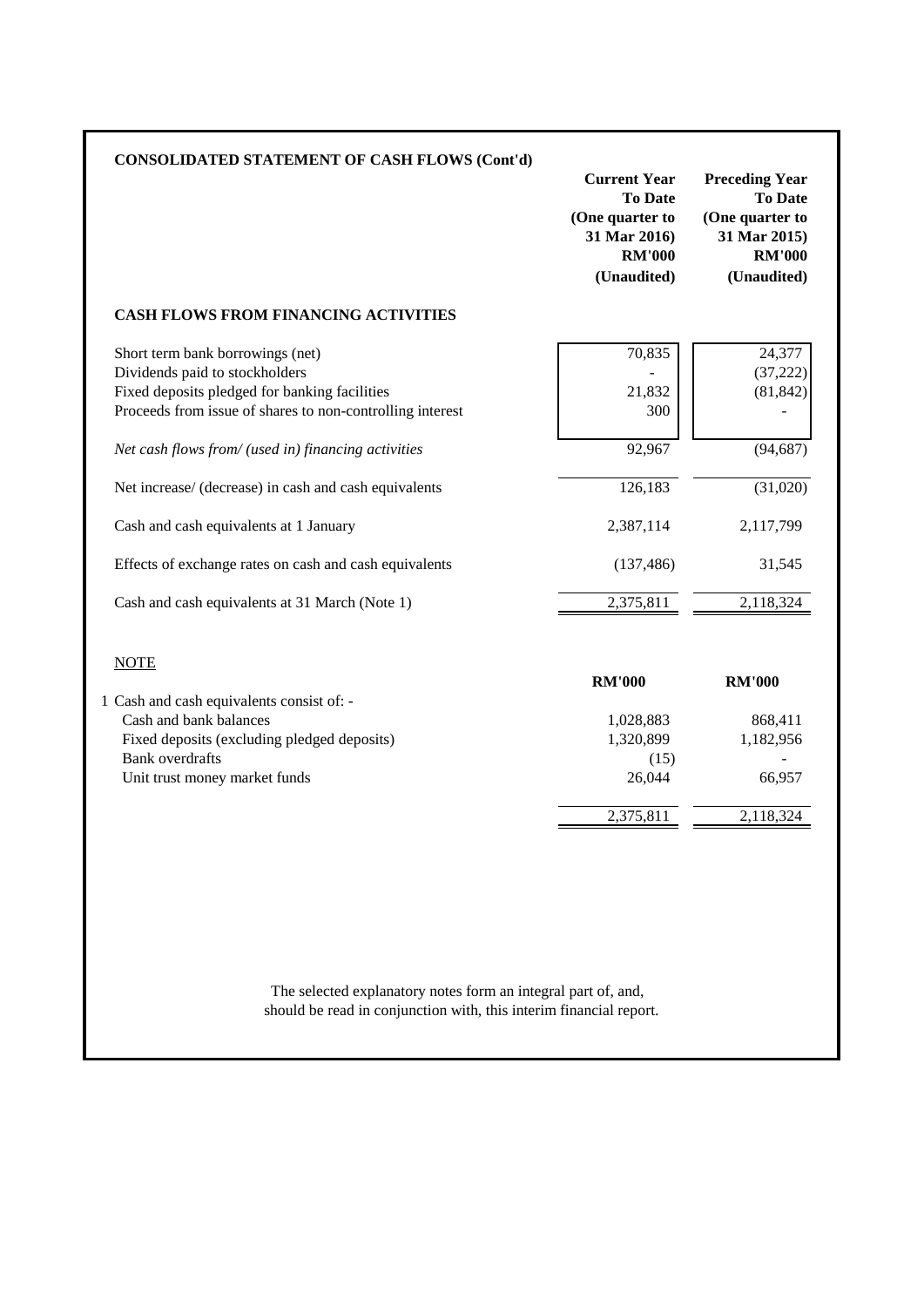#### **SELECTED EXPLANATORY NOTES TO THE INTERIM FINANCIAL REPORT 31 MARCH 2016**

#### **1. Basis of Preparation**

The Group falls within the scope definition of Transitioning Entities. Transitioning Entities are allowed to defer the adoption of Malaysian Financial Reporting Standard ("MFRS") Framework.

For the financial year ending 31 December 2016, the Group will continue to prepare its financial statements using Financial Reporting Standards ("FRS").

The interim financial report is unaudited and has been prepared in compliance with FRS 134, Interim Financial Reporting and the additional disclosure requirements as in Part A of Appendix 9B of the Revised Listing Requirements.

The interim financial report should be read in conjunction with the most recent annual audited financial statements of the Group for the year ended 31 December 2015. These explanatory notes provide an explanation of events and transactions that are significant to an understanding of the changes in the financial position and performance of the Group since the year ended 31 December 2015.

The accounting policies and methods of computation adopted by the Group in this interim financial report are consistent with the most recent annual audited financial statements for the year ended 31 December 2015 except for the adoption of the following new and revised FRSs, IC Interpretations and Amendments :-

#### *Adoption of Revised FRSs, IC Interpretations and Amendments*

FRS 14, *Regulatory Deferral Accounts*

- Amendments to FRS 5, *Non-current Assets Held for Sale and Discontinued Operations (Annual Improvements 2012-2014 Cycle)*
- Amendments to FRS 7, *Financial Instruments: Disclosures (Annual Improvements 2012-2014 Cycle)*

Amendments to FRS 10, *Consolidated Financial Statements*, FRS 12, *Disclosure of Interests in Other Entities* and FRS 128, *Investments in Associates and Joint Ventures – Investment Entities: Applying the Consolidation Exception*

Amendments to FRS 11, *Joint Arrangements – Accounting for Acquisitions of Interests in Joint Operations*

Amendments to FRS 101, *Presentation of Financial Statements – Disclosure Initiative*

Amendments to FRS 116, *Property, Plant and Equipment* and FRS 138, *Intangible Assets – Clarification of Acceptable Methods of Depreciation and Amortisation*

Amendments to FRS 119, *Employee Benefits (Annual Improvements 2012-2014 Cycle)*

Amendments to FRS 127, *Separate Financial Statements – Equity Method in Separate Financial Statements*

Amendments to FRS 134, *Interim Financial Reporting (Annual Improvements 2012-2014 Cycle)*

The adoption of the above amendments to FRSs and IC Interpretation do not have material impact on this interim financial report of the Group.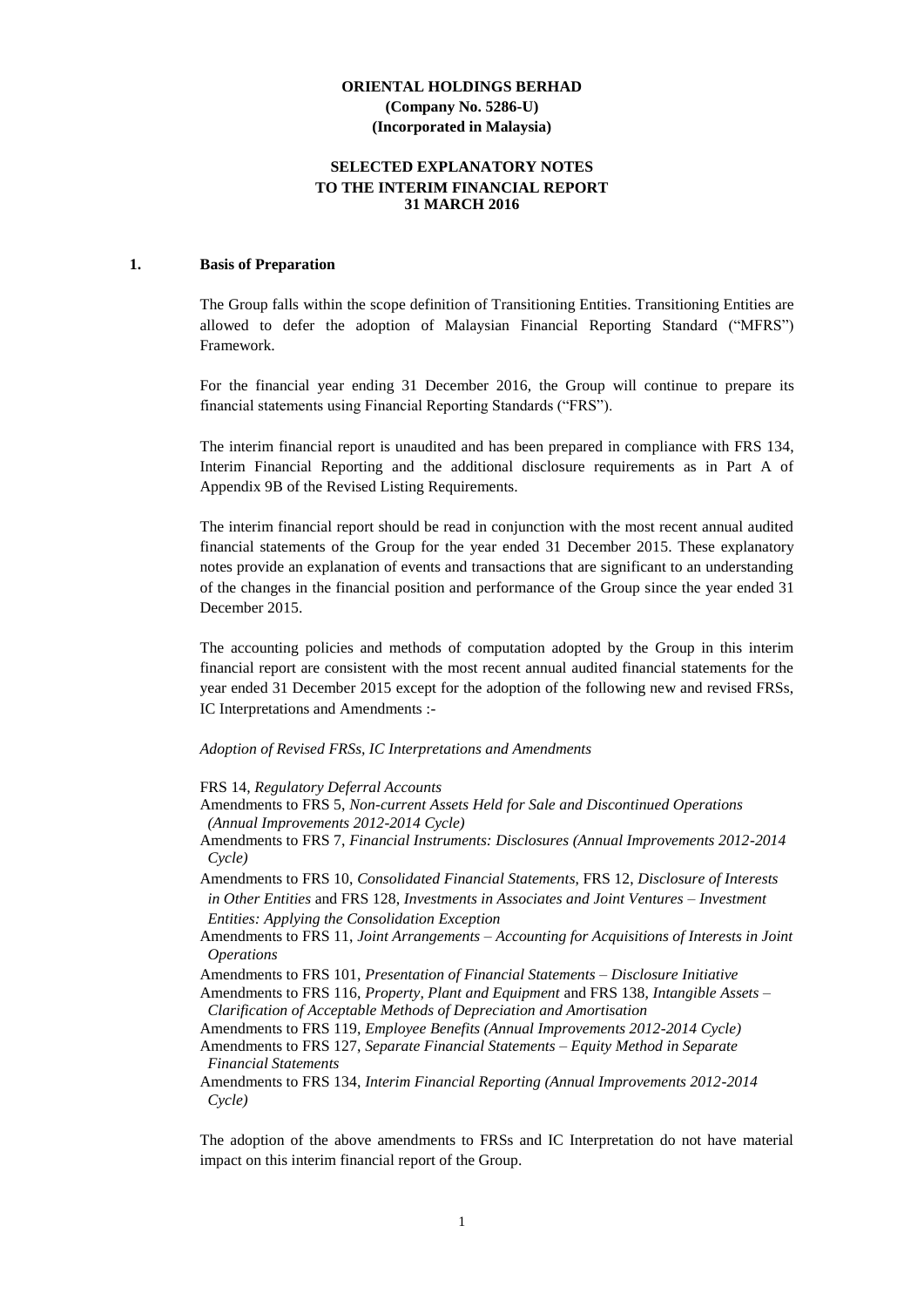#### **SELECTED EXPLANATORY NOTES TO THE INTERIM FINANCIAL REPORT 31 MARCH 2016 (Cont'd)**

#### **2. Auditors' Qualification**

Not applicable. No qualification on the audit report of the preceding annual financial statements of Oriental Holdings Berhad.

#### **3. Seasonal or Cyclical Factors**

Majority of the business operations of the Group are generally in tandem with the prevailing economic conditions where the Group operates with the exception of a few other sectors. Commodity price is the most significant determinant of the level of profitability for the plantation sector although seasonal factor such as climatic condition also plays a part in determining the production level. The tourism sector will generally perform better during the major festive and holiday seasons.

#### **4. Exceptional Items**

There were no material exceptional items for the period under review.

#### **5. Changes in Estimates**

There were no material changes in estimates of amounts reported in prior financial period.

#### **6. Debt and Equity Securities**

There were no issuance and repayment of debt and equity stocks, stock buy-backs, stock cancellations, stocks held as treasury stocks and resale of treasury stocks for the current financial period to date.

#### **7. Dividends Paid**

Since the end of the previous financial year, the Company paid a single tier second interim dividend of 6.0% (2014 : 6.0%), totalling RM 37,221,710 in respect of the financial year ended 31 December 2015 on 15 April 2016.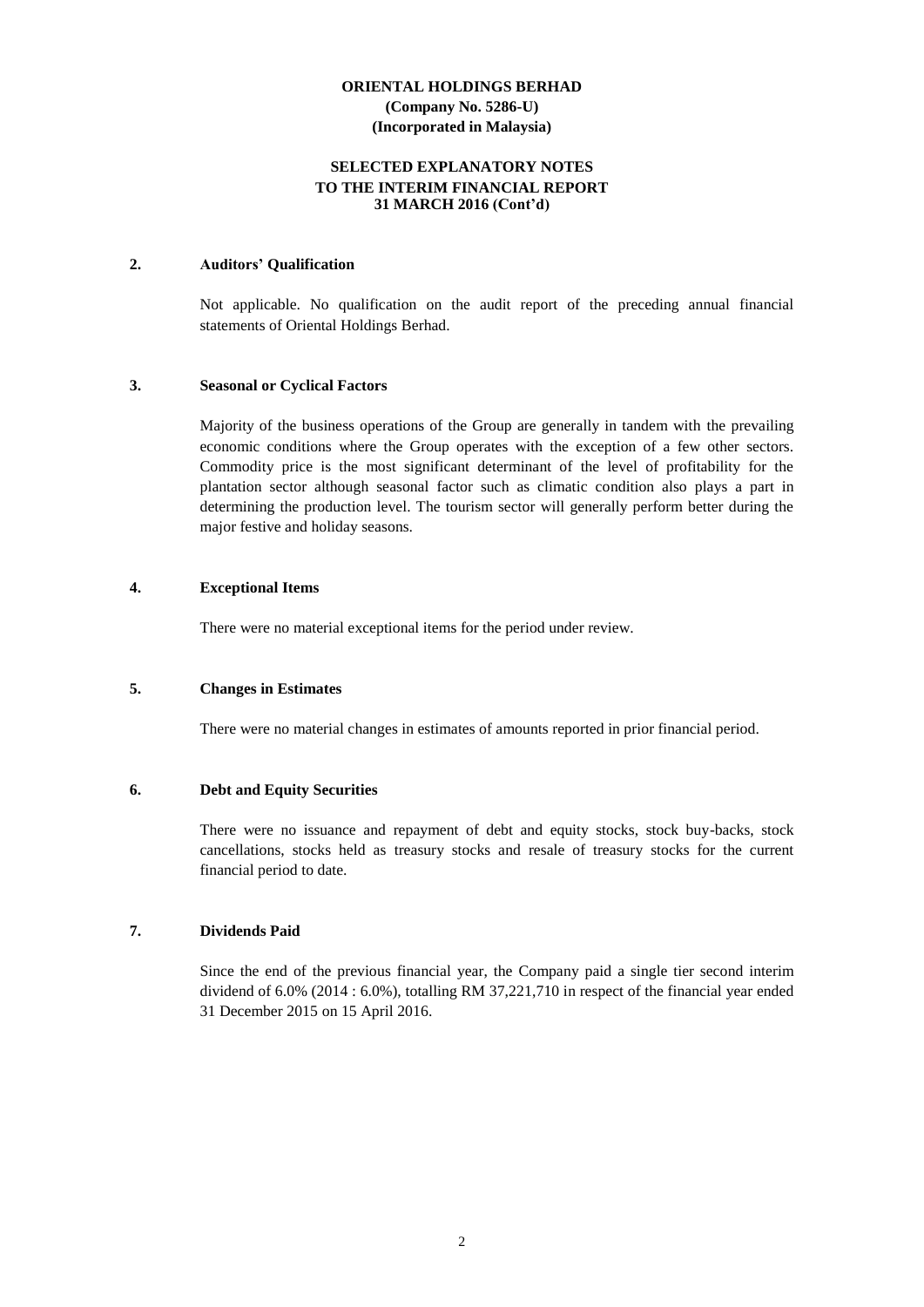#### **SELECTED EXPLANATORY NOTES TO THE INTERIM FINANCIAL REPORT 31 MARCH 2016 (Cont'd)**

#### **8. Segment Revenue and Results**

| 31 March 2016                           | <b>Automotive</b><br>and related<br>products<br><b>RM'000</b> | <b>Plastic</b><br>products<br><b>RM'000</b> | <b>Hotels</b> and<br>resorts<br><b>RM'000</b> | <b>Plantation</b><br><b>RM'000</b> | <b>Investment</b><br>holding and<br>financial<br>services<br><b>RM'000</b> | <b>Investment</b><br>properties &<br>trading of<br>building<br>material<br>products<br><b>RM'000</b> | Healthcare<br><b>RM'000</b> | <b>Total of all</b><br>segments<br><b>RM'000</b> | Reconciliation/<br><b>Elimination</b><br><b>RM'000</b> | <b>Notes</b> | <b>Total per</b><br>consolidated<br>financial<br>statements<br><b>RM'000</b> |
|-----------------------------------------|---------------------------------------------------------------|---------------------------------------------|-----------------------------------------------|------------------------------------|----------------------------------------------------------------------------|------------------------------------------------------------------------------------------------------|-----------------------------|--------------------------------------------------|--------------------------------------------------------|--------------|------------------------------------------------------------------------------|
| Revenue from external customers         | 839,023                                                       | 53,322                                      | 69,702                                        | 112,272                            | 30,557                                                                     | 101,844                                                                                              | 8,364                       | 1,215,084                                        |                                                        |              | 1,215,084                                                                    |
| Inter-segment revenue                   | 103                                                           |                                             | 13                                            |                                    |                                                                            | 142                                                                                                  |                             | 259                                              | (259)                                                  |              |                                                                              |
| Total revenue                           | 839,126                                                       | 53,323                                      | 69,715                                        | 112,272                            | 30,557                                                                     | 101,986                                                                                              | 8,364                       | 1,215,343                                        | (259)                                                  |              | 1,215,084                                                                    |
| <b>Results</b><br>Segment profit/(loss) | 57,260                                                        | (946)                                       | 13,812                                        | (7,656)                            | 3,316                                                                      | 4,790                                                                                                | (5,972)                     | 64,604                                           | 435                                                    | A            | 65,039                                                                       |
| <b>Assets</b><br>Segment assets         | 2,841,743                                                     | 425,773                                     | 955,581                                       | 1,775,742                          | 345,830                                                                    | 883,588                                                                                              | 236,667                     | 7,464,924                                        | 601,450                                                | B            | 8,066,374                                                                    |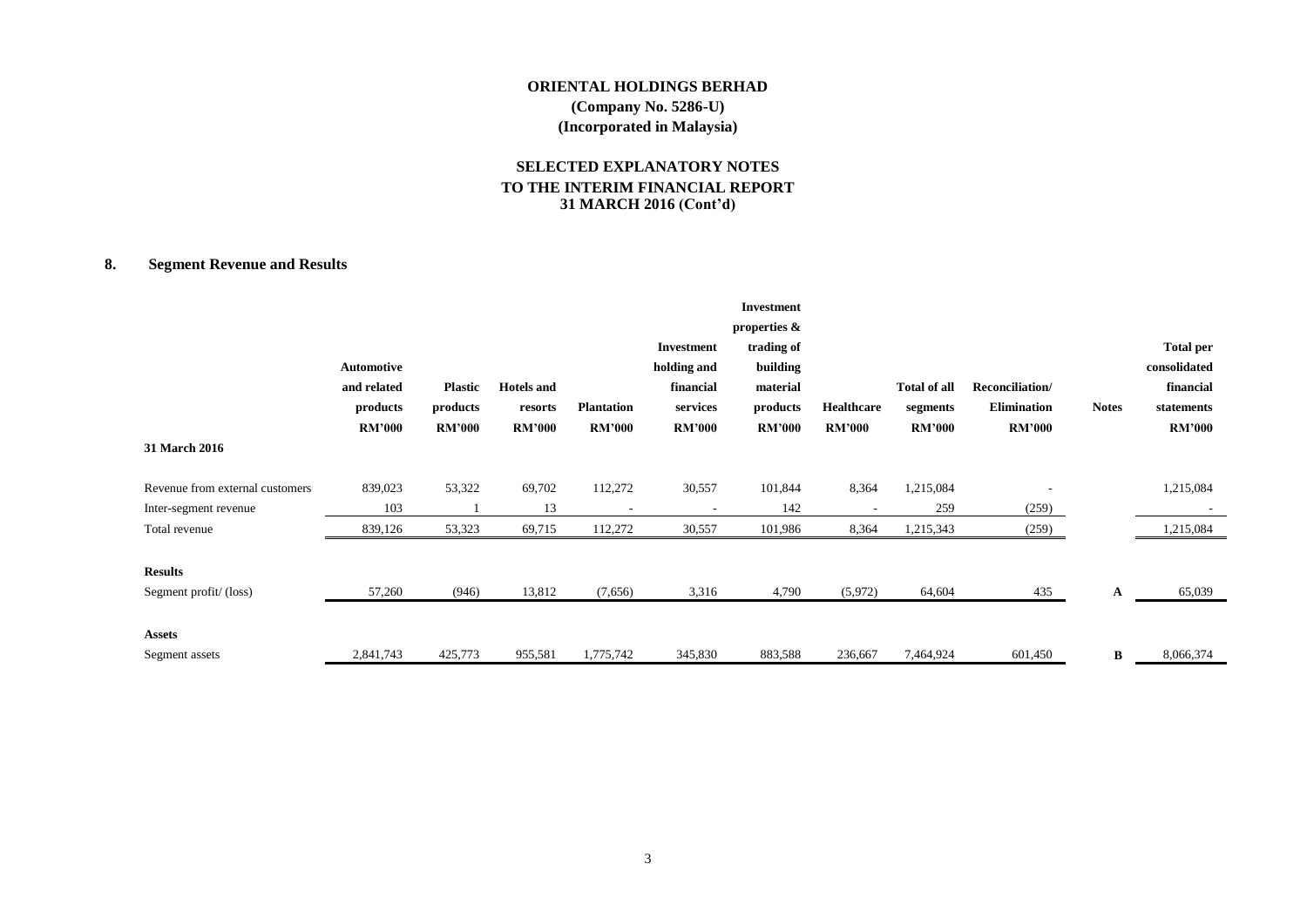#### **SELECTED EXPLANATORY NOTES TO THE INTERIM FINANCIAL REPORT 31 MARCH 2016 (Cont'd)**

### **8**. **Segment Revenue and Results (Cont'd)**

| 31 March 2015                   | <b>Automotive</b><br>and related<br>products<br><b>RM'000</b> | <b>Plastic</b><br>products<br><b>RM'000</b> | <b>Hotels and</b><br>resorts<br><b>RM'000</b> | <b>Plantation</b><br><b>RM'000</b> | <b>Investment</b><br>holding and<br>financial<br>services<br><b>RM'000</b> | <b>Investment</b><br>properties &<br>trading of<br>building<br>material<br>products<br><b>RM'000</b> | Healthcare<br><b>RM'000</b> | <b>Total of all</b><br>segments<br><b>RM'000</b> | Reconciliation/<br><b>Elimination</b><br><b>RM'000</b> | <b>Notes</b> | <b>Total per</b><br>consolidated<br>financial<br>statements<br><b>RM'000</b> |
|---------------------------------|---------------------------------------------------------------|---------------------------------------------|-----------------------------------------------|------------------------------------|----------------------------------------------------------------------------|------------------------------------------------------------------------------------------------------|-----------------------------|--------------------------------------------------|--------------------------------------------------------|--------------|------------------------------------------------------------------------------|
| Revenue from external customers | 562,187                                                       | 56,388                                      | 64,932                                        | 89,621                             | 1,213                                                                      | 119,422                                                                                              | 2,269                       | 896,032                                          |                                                        |              | 896,032                                                                      |
| Inter-segment revenue           | 152                                                           | 14                                          | ٠                                             |                                    |                                                                            | 9,317                                                                                                |                             | 9,483                                            | (9, 483)                                               |              |                                                                              |
| Total revenue                   | 562,339                                                       | 56,402                                      | 64,932                                        | 89,621                             | 1,213                                                                      | 128,739                                                                                              | 2,269                       | 905,515                                          | (9, 483)                                               |              | 896,032                                                                      |
| <b>Results</b>                  |                                                               |                                             |                                               |                                    |                                                                            |                                                                                                      |                             |                                                  |                                                        |              |                                                                              |
| Segment profit/(loss)           | 37,060                                                        | 393                                         | 12,587                                        | 7,783                              | 4,817                                                                      | 189                                                                                                  | (7, 452)                    | 55,377                                           | 16,309                                                 | A            | 71,686                                                                       |
| <b>Assets</b>                   |                                                               |                                             |                                               |                                    |                                                                            |                                                                                                      |                             |                                                  |                                                        |              |                                                                              |
| Segment assets                  | 2,501,957                                                     | 429,845                                     | 910,114                                       | 1,541,212                          | 326,887                                                                    | 655,078                                                                                              | 228,921                     | 6,594,014                                        | 511,687                                                | B            | 7,105,701                                                                    |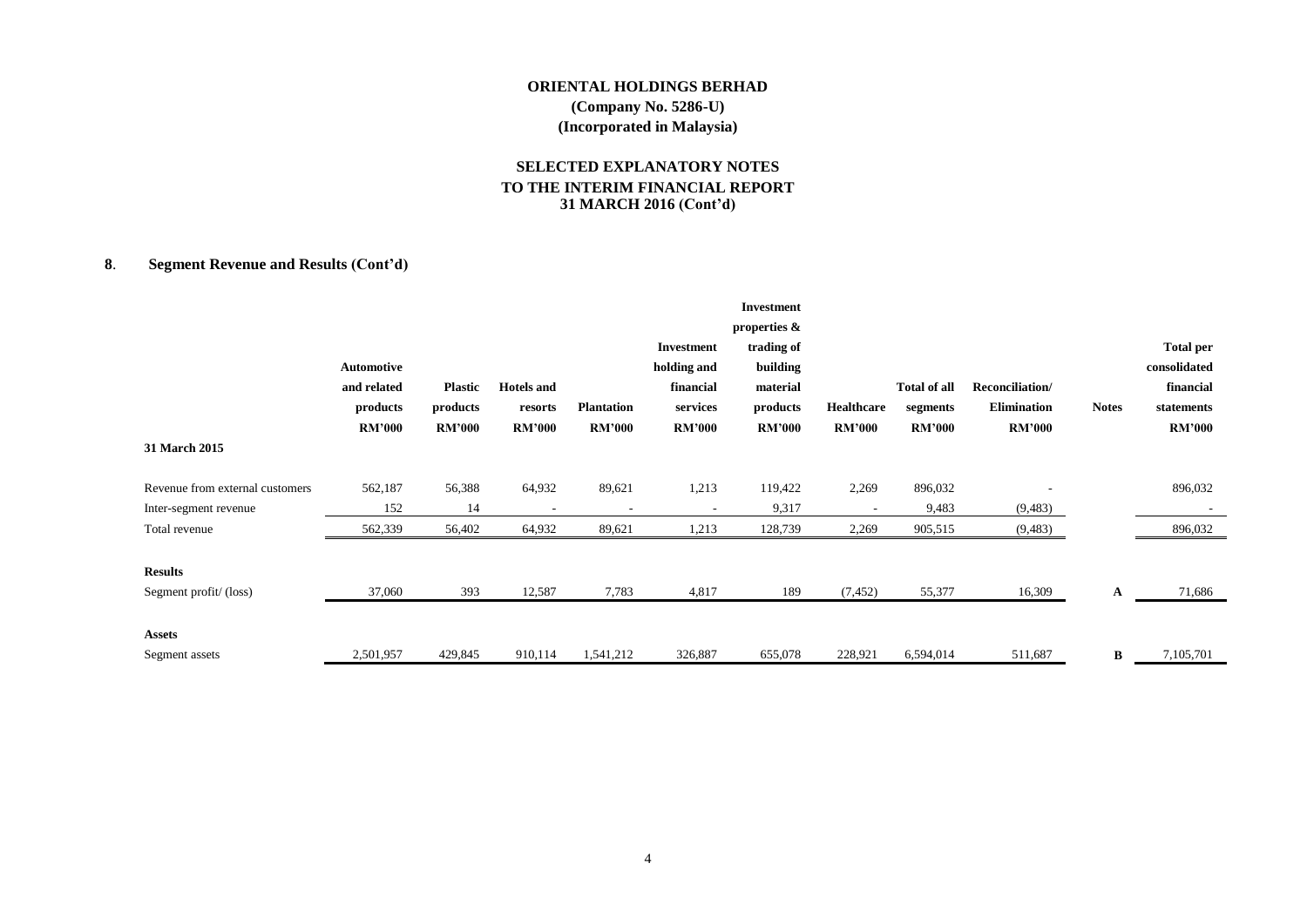#### **SELECTED EXPLANATORY NOTES TO THE INTERIM FINANCIAL REPORT 31 MARCH 2016 (Cont'd)**

#### **8. Segment Revenue and Results (Cont'd)**

- *Notes Nature of adjustments and eliminations to arrive at amounts reported in the consolidated interim financial report*
- A The following items are added to/ (deducted from) segment profit to arrive at "Profit before tax" presented in the condensed consolidated statements of comprehensive income:

|                                | 31 March 2016 | 31 March 2015 |
|--------------------------------|---------------|---------------|
|                                | RM'000        | RM'000        |
| Share of results of associates | 3.246         | 18,309        |
| Finance costs                  | (2.811)       | (2,000)       |
|                                | 435           | 16,309        |

B The following items are added to/ (deducted from) segment assets to arrive at total assets reported in the condensed consolidated statement of financial positions:

|                                           | 31 March 2016 | 31 March 2015 |
|-------------------------------------------|---------------|---------------|
|                                           | RM'000        | RM'000        |
| Investment in associates                  | 556,713       | 512,888       |
| Current tax assets                        | 15,082        | 11,032        |
| Deferred tax assets                       | 29,655        | 10,634        |
| Investment in non-consolidated subsidiary |               | (22, 867)     |
|                                           | 601,450       | 511,687       |

#### **9. Revaluation of Property, Plant and Equipment**

Not applicable. No valuation policy was adopted for property, plant and equipment. The Group availed the transitional provisions issued by the Malaysian Accounting Standards Board upon adoption of International Accounting Standard No 16 (Revised) to have the 1976 and 1978 revalued assets of land and buildings continue to be stated at their existing carrying amounts less accumulated depreciation.

#### **10. Material Post Balance Sheet Events**

There were no material events subsequent to the end of the period under review which have not been reflected in this interim financial report.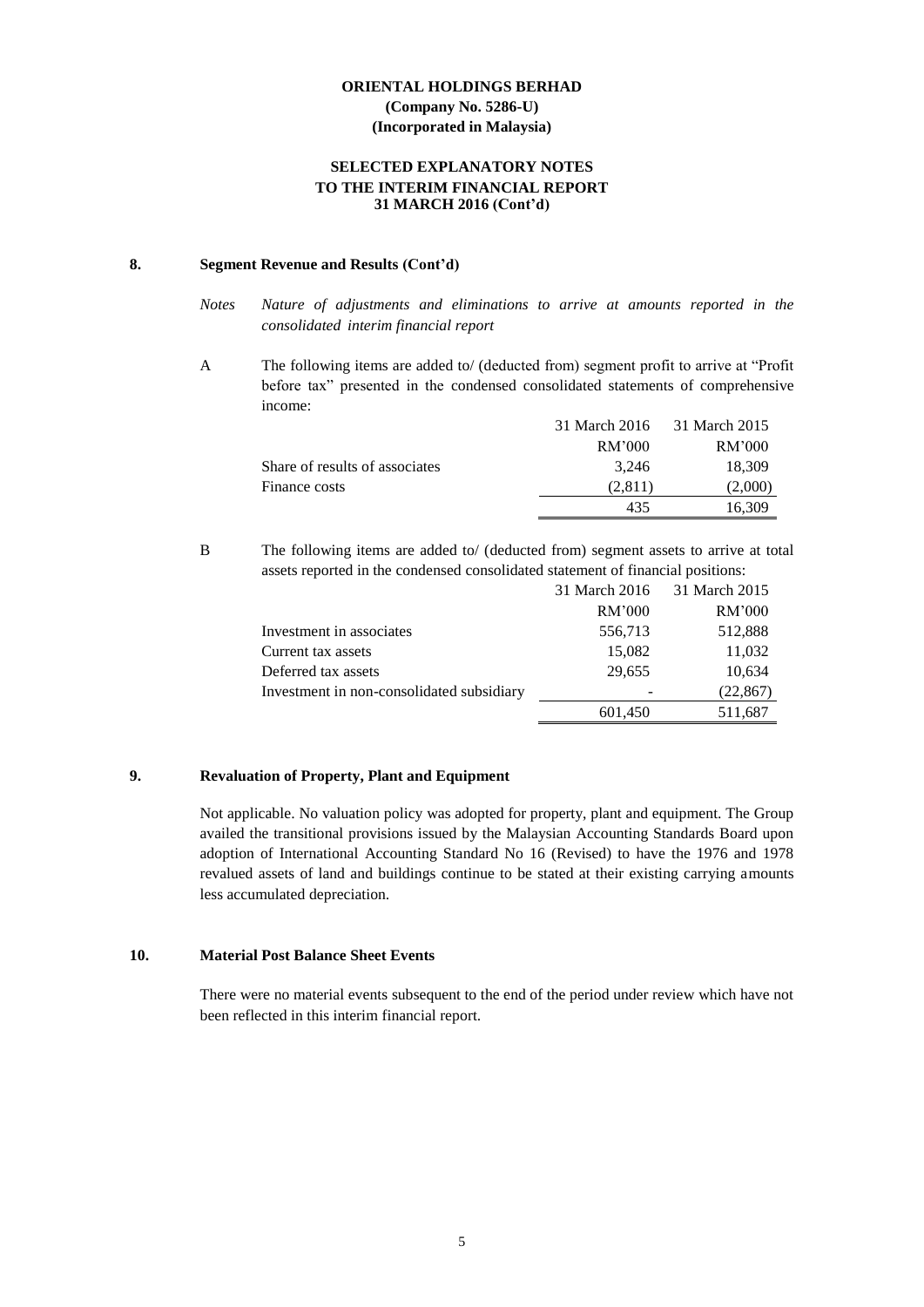#### **SELECTED EXPLANATORY NOTES TO THE INTERIM FINANCIAL REPORT 31 MARCH 2016 (Cont'd)**

#### **11. Changes in Group's Composition**

There were no changes in the composition of the Group during the current financial period todate other than the following:-

- (i) Unique Mix (Singapore) Pte. Ltd. ("UMS"), a wholly-owned subsidiary of OAM which in turn is a wholly-owned subsidiary of Selasih Permata Sdn. Bhd. ("SP") and a 50.5% owned subsidiary of the Company, had on 14 December 2015 submitted an application to the Accounting and Corporate Regulatory Authority ("ACRA") to strike its name off from the Register. On 4 January 2016, UMS received a strikingoff notice from ACRA dated 18 December 2015 whereupon UMS will be struck-off from the Register upon expiry of a 60-days period from the publication of a notice in the Singapore Government Gazette, if there is no objection received. The struck-off was completed on 17 March 2016.
- (ii) The Company through its indirect 50.5% owned subsidiary, OBS Pte. Ltd. ("OBS") had on 10 February 2016, received approval dated 2 February 2016 from the Ministry of Law and Human Rights of the Republic of Indonesia ("MOLHR") for the acquisition of 90% equity interest in PT Sumatra Sawit Lestari ("SSL"). The acquisition will be settled via a cash subscription (equivalent to about RM2.84 million) pursuant to a Shares Subscription Agreement entered with PT Tradisi Bina Usaha and Saksona Boenjamin. Upon completion of the said acquisition, SSL became the 90% owned subsidiary of OBS. SSL was incorporated on 29 November 2012 with its present authorised and issued share capital of IDR10,000,000,000 (equivalent to about RM3.2 million) divided into 10,000 shares with nominal value of IDR1,000,000 each. The principal activities of SSL are cultivation of oil palm plantation and its related activities.
- (iii) Lipro Electrical Manufacturing Sdn. Bhd. ("LEM"), a wholly-owned subsidiary of Teck See Plastic Sdn. Bhd. which in turn is a 60% owned subsidiary of the Company, had on 9 January 2015 been placed under voluntary winding up proceeding. LEM had ceased operations and remained dormant since then. LEM convened the Final General Meeting on 7 April 2016 and conclude the winding up proceedings.

#### **12. Changes in Contingent Liabilities and Assets and Changes in Material Litigations**

There were no contingent liabilities and assets at the end of the reporting period.

Neither the Company nor any of its subsidiaries are engaged in any material litigation, either as plaintiff or defendant and the Directors are not aware of any proceedings pending or threatened, against the Company or any of its subsidiaries or of any facts likely to give rise to any proceedings which might materially affect the position or business of the Company or any of its subsidiaries, financially or otherwise.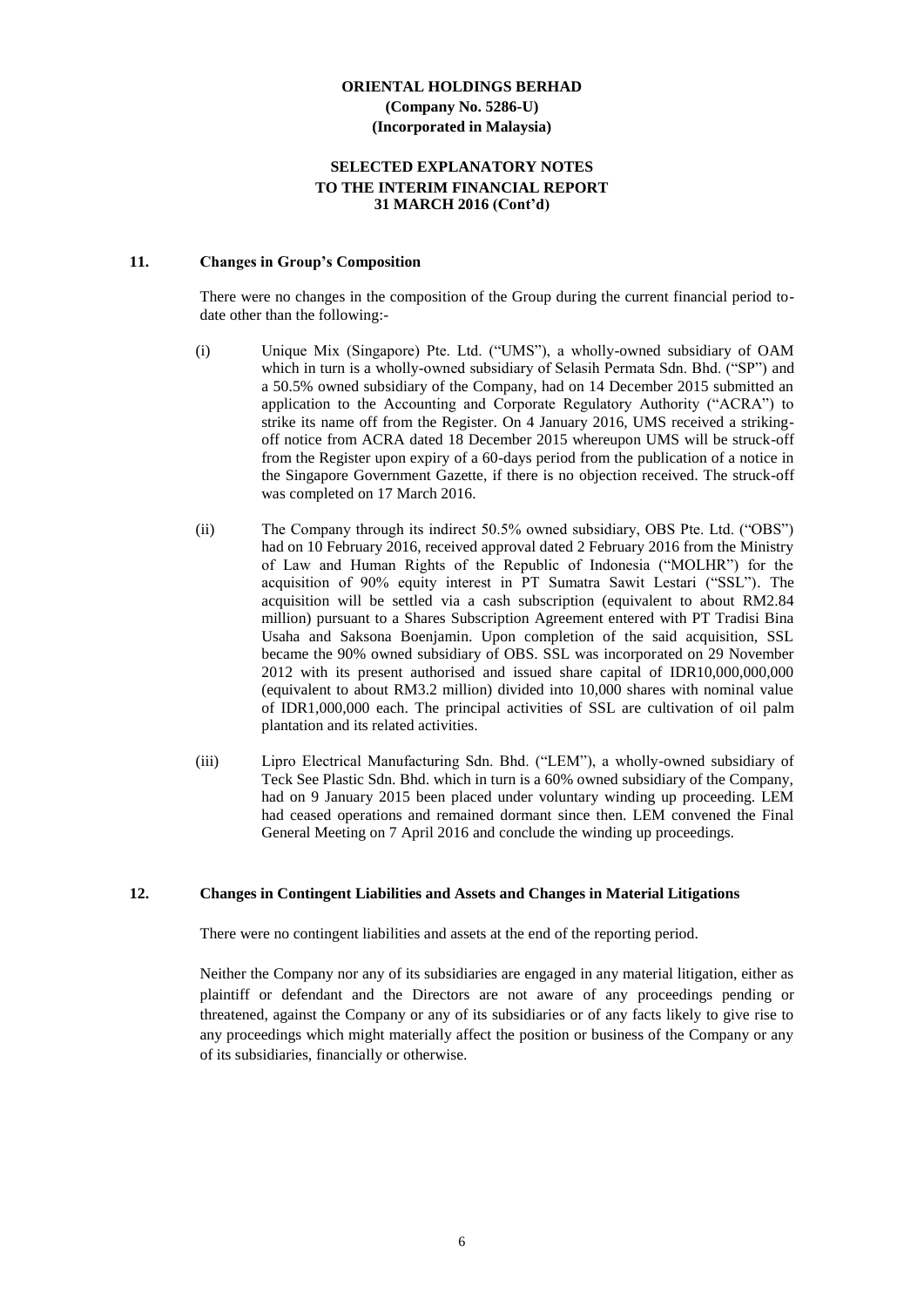#### **SELECTED EXPLANATORY NOTES TO THE INTERIM FINANCIAL REPORT 31 MARCH 2016 (Cont'd)**

#### **13. Review of Group's Performance**

The year to date revenue of RM 1,215.1 million was 35.6% higher than the corresponding period last year, however the year to date profit before tax of RM 65.0 million, was 9.3% lower than the corresponding period last year.

Performances for each operating segment are as follows:-

The revenue and operating profit for the automotive segment increased by 49.3% to RM 839.0 million and by 54.5% to RM 57.3 million respectively.

For the retail operations in Singapore, revenue increased significantly by 151.4% mainly due to number of cars sold has increased by 191.3%, mainly from Jazz and Odyssey model following the higher Certificate of Entitlement (COE) quota released by the authorities. For the retail operations in Malaysia, sales units decreased by 22.5% mainly due to no new model launched.

Meanwhile, auto parts manufacturing operations recorded slight improvement in revenue and operating profits, stemming from operational savings.

The revenue for the plantation segment increased by 25.3% mainly due to higher CPO and PK sales volume by 51.5% and 113.7% respectively. However, the segment recorded an operating loss (2016 : RM 7.7 million; 2015: operating profit of RM 7.8 million) due to higher cost of sales as a result of imported fertilizers and foreign exchange loss on JPY borrowings when IDR weakened against JPY.

The performance for plastic segment remains competitive. The revenue for the segment decreased by 5.5% and recorded an operating loss (2016: RM 0.9 million, 2015: operating profit of RM 0.4 million). Lower revenue was mainly attributable to lower sales from its major customers especially from automotive products segment. The segment operated at a loss due to stiff market condition and having to contend with the high fixed operating expenses.

Hospitality segment revenue and operating profit increased by 7.4% and 9.7% respectively. Generally, the average occupancy rate and average room rate for hotels recorded improvement for its overseas properties. Nevertheless, the operating profit was slightly affected overall by the performance in Melbourne's hotel which is currently undergoing renovation.

Revenue for investment holding segment increased significantly by 2,419% due to dividend received from other investment. The segment registered a lower operating profit by 31.2% mainly attributable to foreign exchange loss on JPY borrowings and fixed deposit placements.

The performance for investment properties and trading of building material products segment remains challenging. The revenue decreased by 14.7% while operating profit improved by 2,434% (2016: RM 4.8 million, 2015: RM 0.2 million). Lower revenue was due to lower sales volume for trading of building material related products. However, operating profit improved from cost savings effort under the competitive operating environment.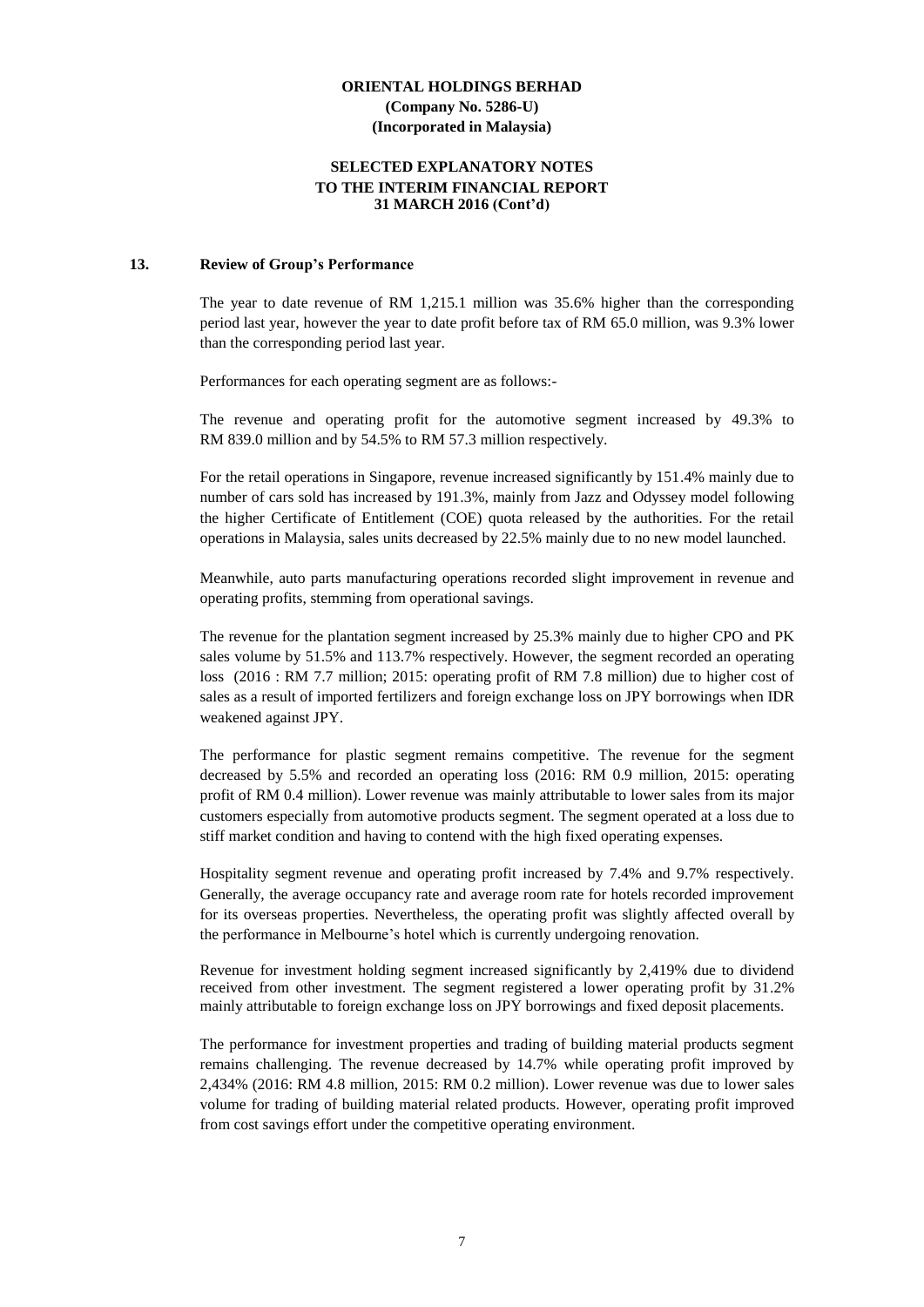#### **SELECTED EXPLANATORY NOTES TO THE INTERIM FINANCIAL REPORT 31 MARCH 2016 (Cont'd)**

#### **13. Review of Group's Performance (Cont'd)**

Healthcare segment generated higher revenue by 268.6% but remained at an operating loss of RM 6.0 million (2015: RM 7.5 million) mainly due to higher operating cost including depreciations and staff related expenses since its commencement of operation in January 2015.

#### **14. Material Change in Profit Before Taxation ("PBT") reported on as compared with the immediate preceding quarter**

The Group's revenue for the first quarter of 2016 was RM 1,215.1 million, a decrease of RM 23.4 million or 1.9% from RM 1,238.5 million in Q4FY15.

The Group's profit for the first quarter of 2016 decreased by 42.7% or RM 48.4 million to RM 65.0 million compared to RM 113.4 million in the immediate preceding quarter.

Performances of each operating segment as compared to the immediate preceding quarter are as follows:-

Revenue from automotive segment decreased by 2.5% to RM 839.0 million and recorded a lower operating profit by 9.6% to RM 57.3 million (Q4FY15: RM 63.3 million). Revenue dropped mainly due to lower number of cars sold by 19.5% particularly from local retail operations as car sales have been low as a result of consumers' aversion to higher car prices. Besides, the high sales in Q4FY15 was also a result of consumers' rushed to purchase ahead of price hike.

Revenue for auto parts manufacturing operation remained constant while recorded an operating profit of RM 5.5 million (loss Q4FY15: RM 9.0 million) due to higher operational expenses from its downsizing exercise in the immediate preceding quarter.

Revenue and operating profit from plantation segment decreased by 16.6% and 115.9% respectively. Decrease in revenue was mainly due to lower CPO and PK sales volume from Indonesian operations (10.0% and 33.6% respectively) as compared to Q4FY15. The segment recorded an operating loss mainly due to foreign exchange loss especially on JPY borrowings due to weakened IDR against JPY.

Revenue for plastic segment remains constant (Q1FY16: RM 53.3 million ; Q4FY15: RM 53.2 million) while operating at a loss (Q1FY16: RM 0.9 million ; Q4FY15: operating profit of RM 8.0 million). The operating profit in the preceding quarter was due to the high other income earned.

Revenue for hospitality segment dropped by 6.9% but recorded better operating profit by 49.6%. Lower average occupancy rate and average room rate especially for the London hotel due to softened demand. The segment recorded higher operating profit mainly due to unrealised foreign exchange loss derived from THB advances recorded in Q4FY15.

There is an increase in revenue and operating profit for investment holding segment by 1,670.4% and 871.2% respectively due to higher dividend income received from other investment. However, operating profit was slightly affected by unrealised forex loss from borrowings.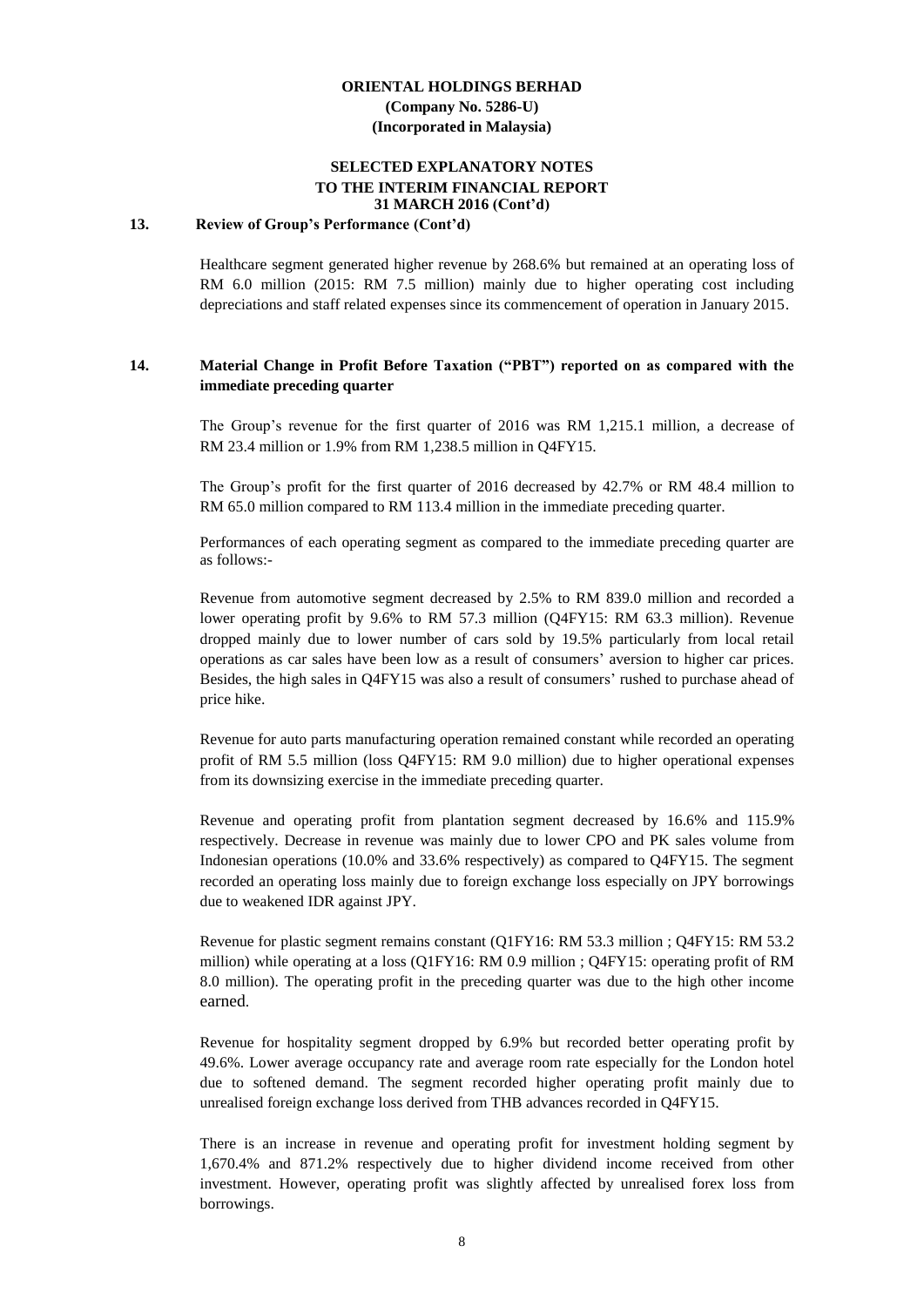#### **SELECTED EXPLANATORY NOTES TO THE INTERIM FINANCIAL REPORT 31 MARCH 2016 (Cont'd)**

### **14. Material Change in Profit Before Taxation ("PBT") reported on as compared with the immediate preceding quarter (Cont'd)**

Revenue for investment properties and trading of building material products segment decreased by 9.4% mainly due to lower sales volume secured by the segment. However, the segment recorded a higher operating profit by 3,273.2% mainly due to higher other operating income during the current quarter.

Healthcare segment recorded a revenue of RM 8.4 million mainly from the increased in-patient admission. However, the segment continued to operate at a loss of RM 6.0 million (Q4FY15: RM 6.2 million) as a result of high operating cost.

#### **15. Current Year Prospects**

The automotive segment will continue to contribute to the Group's performance under very competitive market conditions with the rising cost of living and weakening of ringgit. The Automotive segment will continue to expand and upgrade its showrooms and service centres including boosting its presence in Sabah and Sarawak. The retail outlet in Johor Bahru is targeted to commence operation in July 2016 which will be the biggest 4S centre in Malaysia.

The plastic segment continues to face stiff competitive environment among the local industry players. Limited growth in the overall automotive segment in Malaysia with upcoming new models at smaller volume have impacted the segment's performance.

The plantation segment will continue to consolidate the present land bank and to diversify into real estate investment via several strategic acquisitions in Australia to counteract the volatility of palm oil industry and the exposure from the changes in regulatory requirements on land holding.

The hospitality segment's plan is to optimise the utilisation of the existing assets and to improve the operational execution through various organic measures.

The investment properties segment will continue to reclaim its remaining 415 acres in Melaka and to seek ways to value-add its land bank for future developments.

The Group's Oriental Medical Centre, is an 8-level full facilities hospital with 300 beds. In line with our healthcare philosophy, the segment focuses on enhancing brand awareness of a valuebased high quality healthcare centre and positioning the hospital for sustainable growth and enhanced patient's experience, satisfaction and engagement.

The Board is of the view that the Group's performance for year 2016 will be a respectable one given the current economic condition.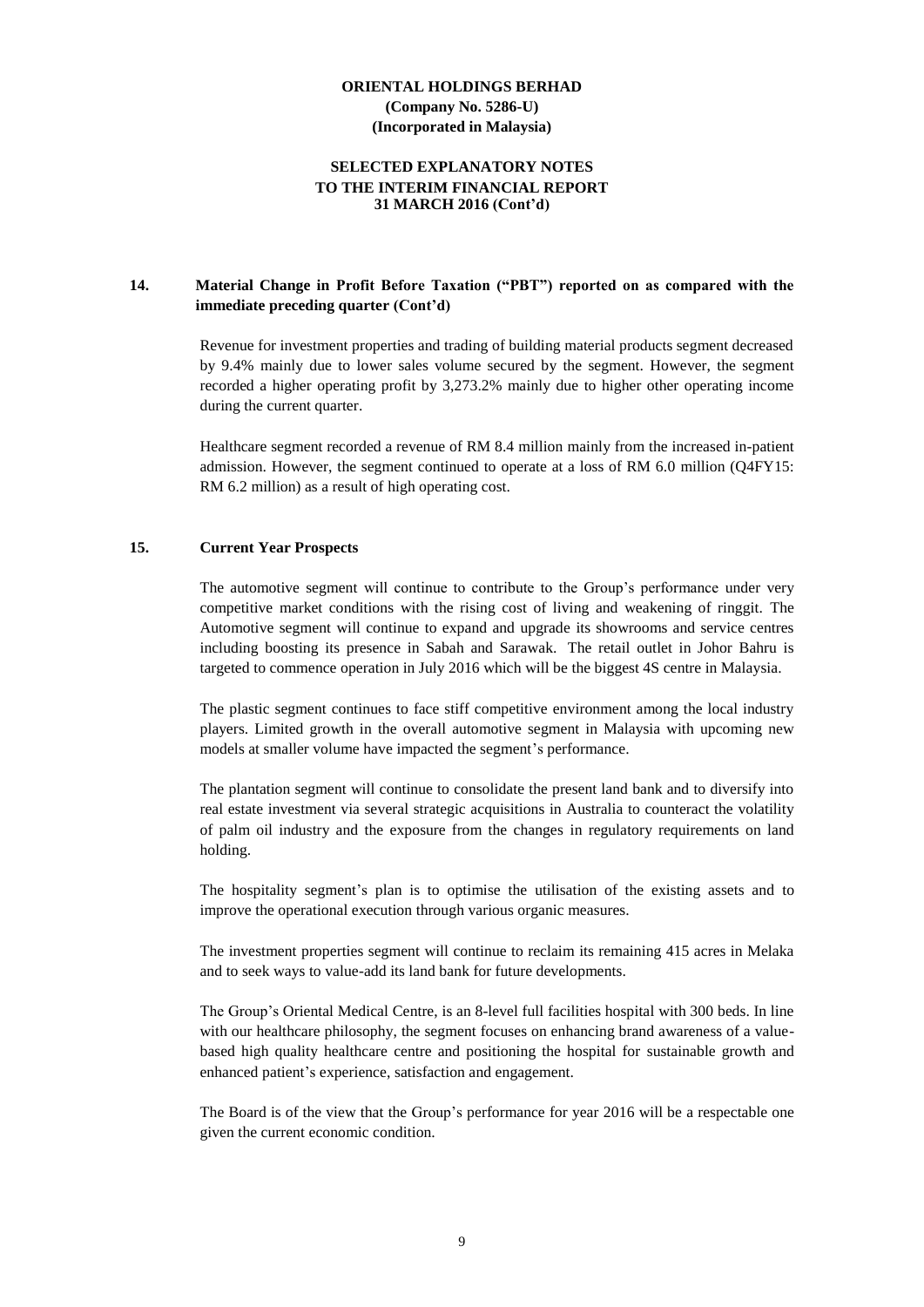#### **SELECTED EXPLANATORY NOTES TO THE INTERIM FINANCIAL REPORT 31 MARCH 2016 (Cont'd)**

#### **16. Variance of Actual Profit from Forecast Profit/Profit Guarantee**

Not Applicable.

#### **17. Taxation**

|                       | <b>Individual Quarter</b> | <b>Cumulative Quarter</b> |               |               |
|-----------------------|---------------------------|---------------------------|---------------|---------------|
|                       | Current                   | Preceding                 | Current       | Preceding     |
|                       | Year                      | Year                      | Year          | Year          |
|                       | Quarter                   | Quarter                   | To date       | To date       |
|                       | 31 Mar 16                 | 31 Mar 15                 | 31 Mar 16     | 31 Mar 15     |
|                       | <b>RM'000</b>             | <b>RM'000</b>             | <b>RM'000</b> | <b>RM'000</b> |
|                       | (Unaudited)               | (Unaudited)               | (Unaudited)   | (Unaudited)   |
| Current taxation      |                           |                           |               |               |
| Malaysian taxation    |                           |                           |               |               |
| - Based on profit for |                           |                           |               |               |
| the period            | 3,913                     | 4,179                     | 3,913         | 4,179         |
| Over provision in     |                           |                           |               |               |
| respect of prior      |                           |                           |               |               |
| period                | (521)                     | (108)                     | (521)         | (108)         |
|                       | 3,392                     | 4,071                     | 3,392         | 4,071         |
| Foreign taxation      |                           |                           |               |               |
| - Based on profit for |                           |                           |               |               |
| the period            | 14,992                    | 14,328                    | 14,992        | 14,328        |
|                       | 18,384                    | 18,399                    | 18,384        | 18,399        |
|                       |                           |                           |               |               |
|                       |                           |                           |               |               |
| Deferred taxation     |                           |                           |               |               |
| Current period        | (30)                      | (1,103)                   | (30)          | (1,103)       |
| (Over)/ Under         |                           |                           |               |               |
| provision in respect  |                           |                           |               |               |
| of prior period       | (11)                      | 723                       | (11)          | 723           |
|                       | (41)                      | (380)                     | (41)          | (380)         |
|                       |                           |                           |               |               |
|                       | 18,343                    | 18,019                    | 18,343        | 18,019        |
|                       |                           |                           |               |               |

#### **18. Status of Corporate Proposals**

There were no corporate proposals that have been announced by the Company but not completed at the date of this announcement except for the Stock Buy-Back which was approved by the stockholders at the Annual General Meeting on 9 June 2015 for the buy-back of up to 10% or up to 62,039,364 ordinary stocks. There were no stocks buy-back for the period to date.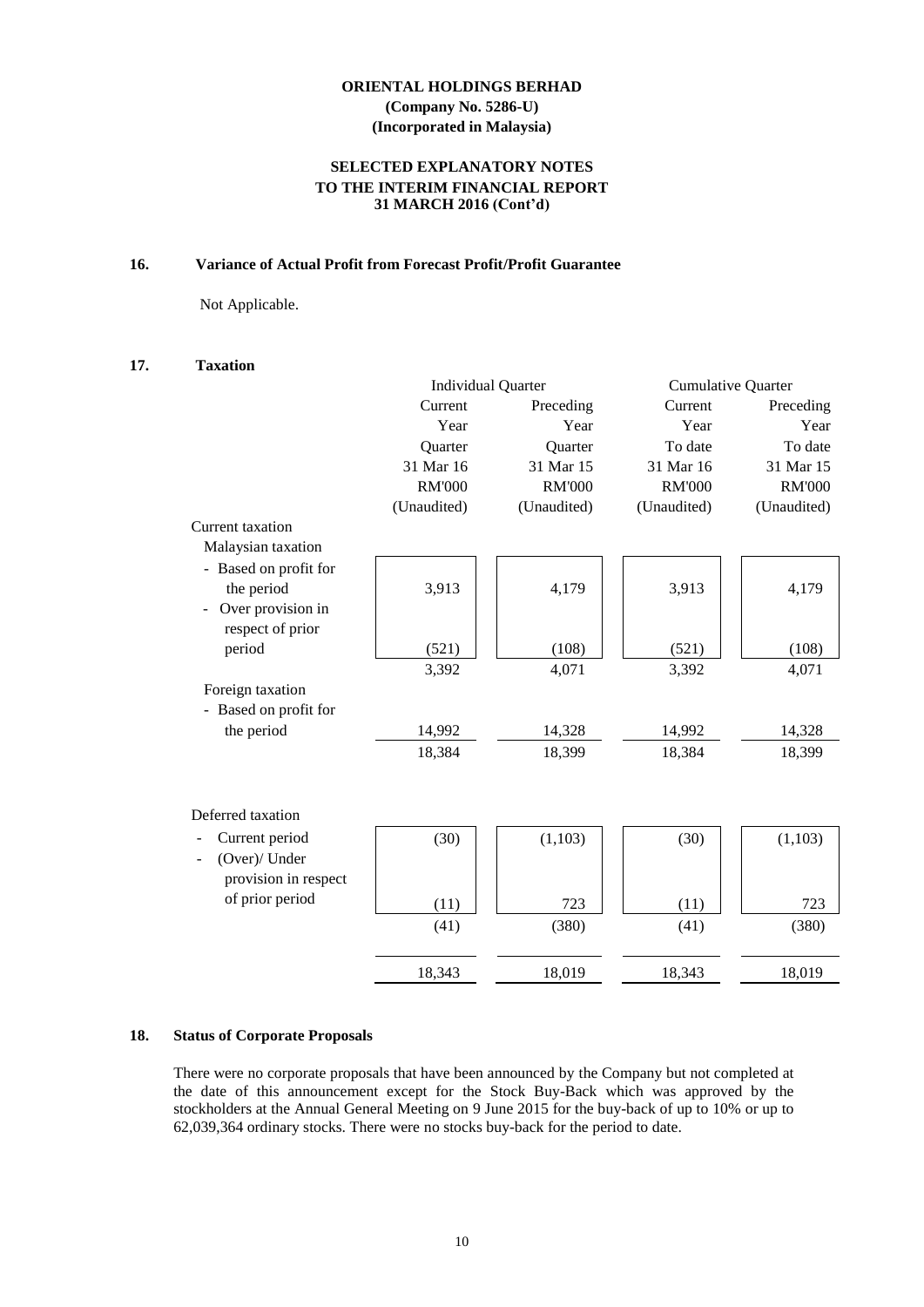#### **SELECTED EXPLANATORY NOTES TO THE INTERIM FINANCIAL REPORT 31 MARCH 2016 (Cont'd)**

#### **19. Group Borrowings**

|                              | <b>Borrowings denominated in</b> |                      |               |               |  |
|------------------------------|----------------------------------|----------------------|---------------|---------------|--|
|                              | Ringgit                          | - Foreign Currencies |               |               |  |
|                              |                                  | <b>Source</b>        | <b>RM</b>     |               |  |
|                              |                                  | <b>Currency</b>      | Equivalent    | <b>Total</b>  |  |
|                              | <b>RM'000</b>                    |                      | <b>RM'000</b> | <b>RM'000</b> |  |
|                              | I                                |                      | $\mathbf H$   | $I + II$      |  |
| Finance lease obligations    | 15,147                           |                      |               | 15,147        |  |
|                              |                                  |                      |               |               |  |
| Other borrowings – secured   |                                  | JPY 15.025 billion   | 521,972       | 521,972       |  |
|                              |                                  | SGD 0.016 billion    | 47,250        | 47,250        |  |
|                              |                                  | THB 0.100 billion    | 11,085        | 11,085        |  |
| Other borrowings – unsecured | 56,964                           | JPY 15.730 billion   | 546,455       | 603,419       |  |
|                              | 72,111                           |                      | 1,126,762     | 1,198,873     |  |

#### **20. Changes in Material Litigations**

Not applicable.

#### **21. Dividend Proposed**

The Board of Directors proposed a final single tier dividend of 6.0% (2015 : 6.0%) and a special single tier dividend of 2.0% (2015 : 2.0%), totalling RM37,221,710 and RM12,407,237 respectively in respect of the financial year ended 31 December 2015, subject to the approval of the stockholders at the forthcoming Annual General Meeting.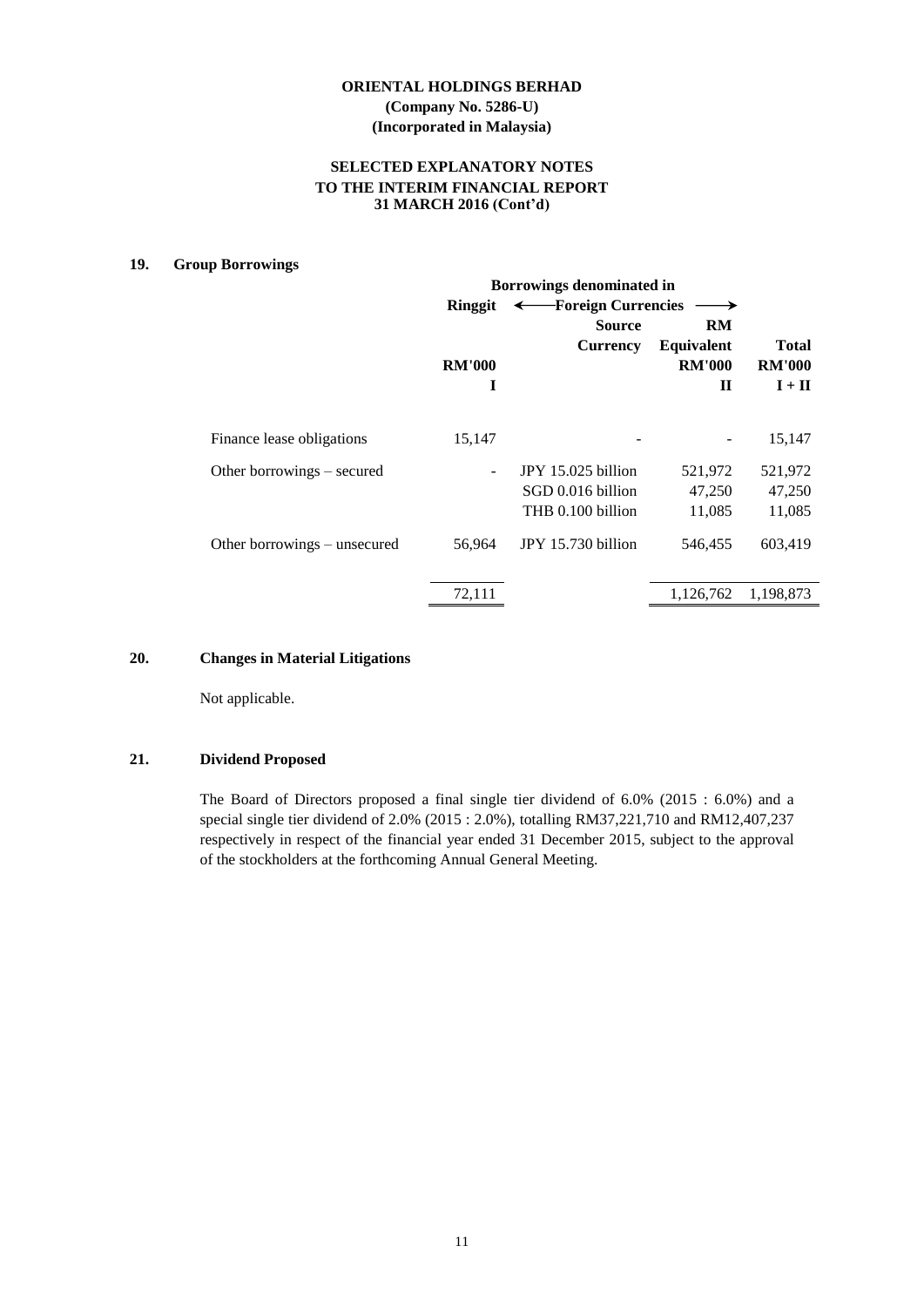#### **SELECTED EXPLANATORY NOTES TO THE INTERIM FINANCIAL REPORT 31 MARCH 2016 (Cont'd)**

# **22. Basic Earnings per Stock**

The basic earnings per stock are computed based on the net profit for the year divided by the weighted average number of stocks in issue.

|                                              | <b>Individual Quarter</b> |              | <b>Cumulative Quarters</b> |               |
|----------------------------------------------|---------------------------|--------------|----------------------------|---------------|
|                                              |                           |              | Current                    | Preceding     |
|                                              | Current                   | Preceding    | Year To Date               | Year To Date  |
|                                              | Year Quarter              | Year Quarter | (One quarter)              | (One quarter  |
|                                              | 31 Mar 16                 | 31 Mar 15    | to 31 Mar 16)              | to 31 Mar 15) |
|                                              | RM'000                    | RM'000       | RM'000                     | RM'000        |
|                                              | (Unaudited)               | (Unaudited)  | (Unaudited)                | (Unaudited)   |
| Net profit for the period<br>attributable to |                           |              |                            |               |
| Stockholders of the                          |                           |              |                            |               |
| Company (RM'000)                             | 67,973                    | 55,893       | 67,973                     | 55,893        |
| Weighted average<br>number of stocks in      |                           |              |                            |               |
| issue $(000)$                                | 620,362                   | 620,362      | 620,362                    | 620,362       |
| Basic earnings per                           |                           |              |                            |               |
| stock (sen)                                  | 10.96                     | 9.01         | 10.96                      | 9.01          |